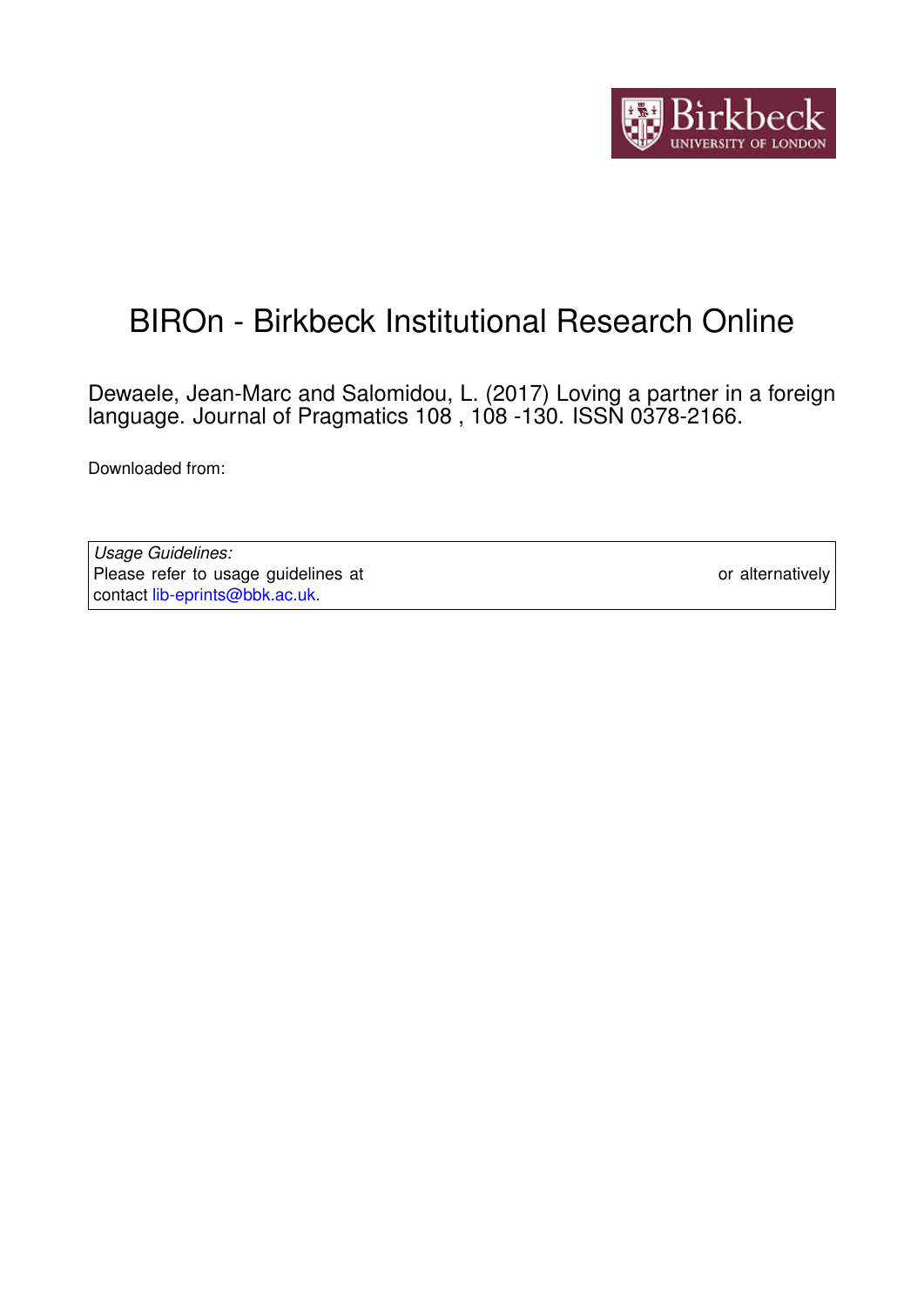## **Loving a partner in a Foreign Language<sup>1</sup>**

Jean-Marc Dewaele, Birkbeck, University of London, United Kingdom Lora Salomidou, Birkbeck, University of London

Received 7 July 2016; received in revised form 28 November 2016; accepted 11 December 2016

Corresponding author: Jean-Marc Dewaele, j.dewaele@bbk.ac.uk

## **Abstract**

This is the first relatively large-scale study  $(N = 429)$  based on an online questionnaire and written interviews to investigate whether language and cultural differences within crosscultural couples made emotional communication more difficult. Opinions were divided with a third of participants claiming no difficulty and half mentioning limitations in the Foreign Language (LX) as well as a lack of emotional resonance of the LX. A minority reported experiencing a lack of genuineness at the start of the relationship. However, obstacles turned out not to be insurmountable and faded in months for more than three quarters of participants. Longer relationships led to affective socialisation in the LX and the partner's language often became the language of the heart. The speed and depth of this affective socialisation in the LX was linked to multicultural personality traits and gender, with female participants reporting more difficulties in communicating emotions and feeling less authentic at the start of the relationship. This gender difference faded over time. Female participants were also more likely to adopt their partner's language. Qualitative data revealed a wide variety of views, with over half of the participants mentioning the constraints of the LX while a quarter reported emotional liberation in the LX.

Keywords: Emotion, love, multilingualism, personality, gender, cross-cultural couples

## **1. Introduction**

Romantic relationships are arguably the most profound, exhilarating and meaningful relationships humans experience (Tomlinson and Aron, 2013). Effortless expression of emotions is crucial in such relationships. Communicating these emotions appropriately can be challenging even in a native language (L1). A famous example occurs in the romantic French play by Edmond Rostand *Cyrano de Bergerac* (1897). In acte III, scene 7, handsome Christian is standing under the balcony of the beautiful Roxanne to woo her. As he is unable to express his romantic interest appropriately, he has asked Cyrano – who has an extremely large nose- to help him, again, to express his tender feelings. After a tepid start to the conversation, Roxanne threatens to close the window "Vous parlez trop mal. Allez-vous-en ! (…) Vous ne m'aimez plus !" ('You speak too badly. Go away (…) You don't love me anymore'). Cyrano whispers poetic phrases in Christian's ear which he reproduces haltingly until Roxanne complains about the delivery. At that point Cyrano takes over, and, imitating Christian's voice and remaining out of view, manages to charm Roxanne with his witty and heartfelt rhyming couplets. After several minutes of this interaction Christian become impatient and when Cyrano pauses momentarily, he buts in and demands a kiss. Roxanne reacts badly and says "Hein?" ('What?!'), "Vous demandez"? ('You ask?'). Cyrano berates Christian for wanting to go too quickly and manages to take up the thread again. When Christian sits next to his beloved in a later scene he decides the moment has come to declare

<sup>1</sup> Pre-print of the paper in (2017) *Journal of Pragmatics* 108, 116-130. http://dx.doi.org/10.1016/j.pragma.2016.12.009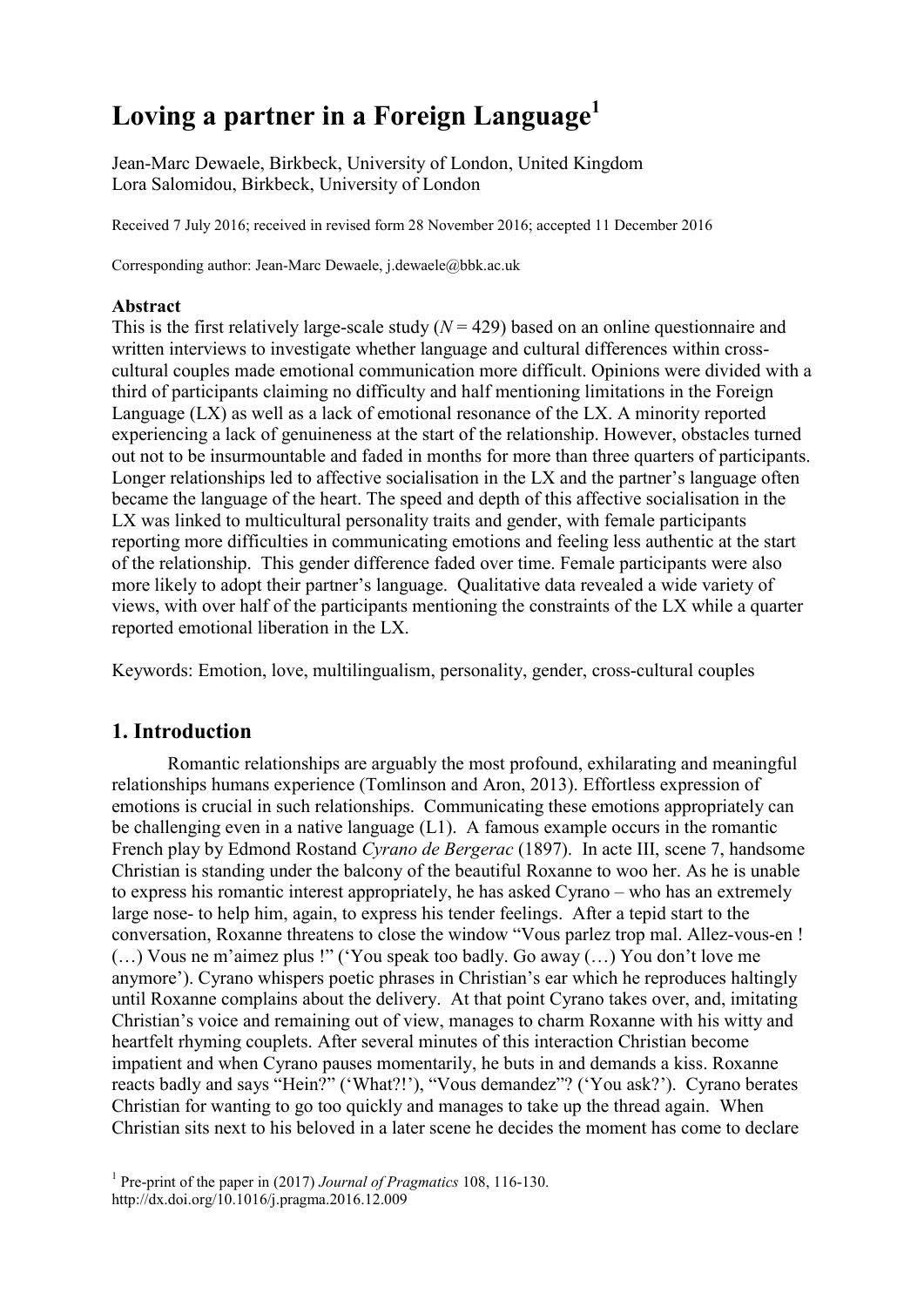his love and he says: "Je vous aime" ('I love you'), she answers "Oui, parlez-moi d'amour" ('Yes, talk to me about love'), so Christian shifts to the informal second person pronoun and says "Je t'aime". Roxanne is still not satisfied and encourages him to say more: "C'est le thème. Brodez, brodez" ('that's the theme, develop it now'). The only thing Christian then manages to blurt out is: "Je t'aime tant" ('I love you so much'), which Roxanne greets coldly and impatiently: "Sans doute! Et puis?" ('No doubt! And what more?').

Foreign language  $(LX)$  users<sup>2</sup> may find themselves in Christian's shoes because it is difficult to express emotions as fluently and as well in an LX as in an L1. Knowledge of the right words is crucial but not sufficient – indeed Christian knows the words – but the difficulty lies in how they are combined into stretches of discourse in order to create the intended complex illocutionary effects. Wood's (2016) work on family communication shows that emotions are key to communication and that they are affected by the language used: "Emotions are affected by words and thoughts. How we feel is affected by what we say to others and what we communicate to ourselves through self-talk" (p. 343). Wood could have been commenting on the extracts of *Cyrano de Bergerac* discussed previously. Crosscultural communication in an LX adds an extra obstacle because the emotions wanting to be expressed or needing to be decoded in the LX can have subtle shades that escape easy verbalisation, the connotations of the emotion words or expressions can be complex, the scripts (and hence the order) in which these words and sentences and silences appear differ widely from language to language and from culture to culture (Dewaele, 2012, 2013; Jahoda and Lewis, 2015; Pavlenko 2005). It means that asking for a kiss too soon could lead to a flat refusal, or that the inability to expand on a generic declaration of love could risk creating the impression of being trite and uninteresting.

Once the first hurdles have been crossed, and the participants become lovers, misunderstandings can still occur which can put a strain on the relationship (Fitzpatrick et al., 1993). Piller (2002) argues that because the nature of intimate relationships has changed in recent times, "spousal communication has increased in importance" (p. 4). Whereas in the past couples could be formed to constitute an economic unit and to start a family, partners today are more inspired by romantic reasons: "to share their free time and to be friends" (p. 4). In other words, the focus has shifted from being a "good housekeeper, breadwinner or sexual partner to being a good communicator" (p. 4). This has profound implications for modern couples with different language profiles. They will have to choose a (set of) common language(s) and cultural values. What factors will intervene in these choices? To what extent will they celebrate their multilingualism and multiculturalism? Will these multilingual and intercultural couples face language "issues" and could these lead to conflict? Research to date has often been limited to case studies, such as Piller's (2002) pioneering work on a corpus of more than 20 hours of private conversations between partners in English-German bilingual marriages.

The present study presents a larger-scale retrodictive investigation<sup>3</sup> of multicultural couples' communication and more specifically the impact of LX use on communication of emotions. The approach will be mainly quantitative with some qualitative data, as we used a online questionnaire to collect data from 429 participants who were in a romantic relationship with a speaker of a different first language.

The focus will be on the language choices for the expression of emotions rather than on the emotions themselves and on the feelings that participants experienced in these interactions. After a brief literature review, we will introduce the research questions and

<sup>&</sup>lt;sup>2</sup> We use the term Foreign language users (LX users) rather than "non-native speakers" because it is a valueneutral term referring to legitimate users of an LX who are are by definition also native speakers of L1(s). LX(s) are acquired after the L1(s), i.e. after the age of three, to any level of proficiency (see Dewaele, to appear).  $3$  Chan, Dörnyei and Henry (2015) defined this as a method that looks at outcomes – in other words end-states – before tracing back the developmental trajectories leading to these outcomes.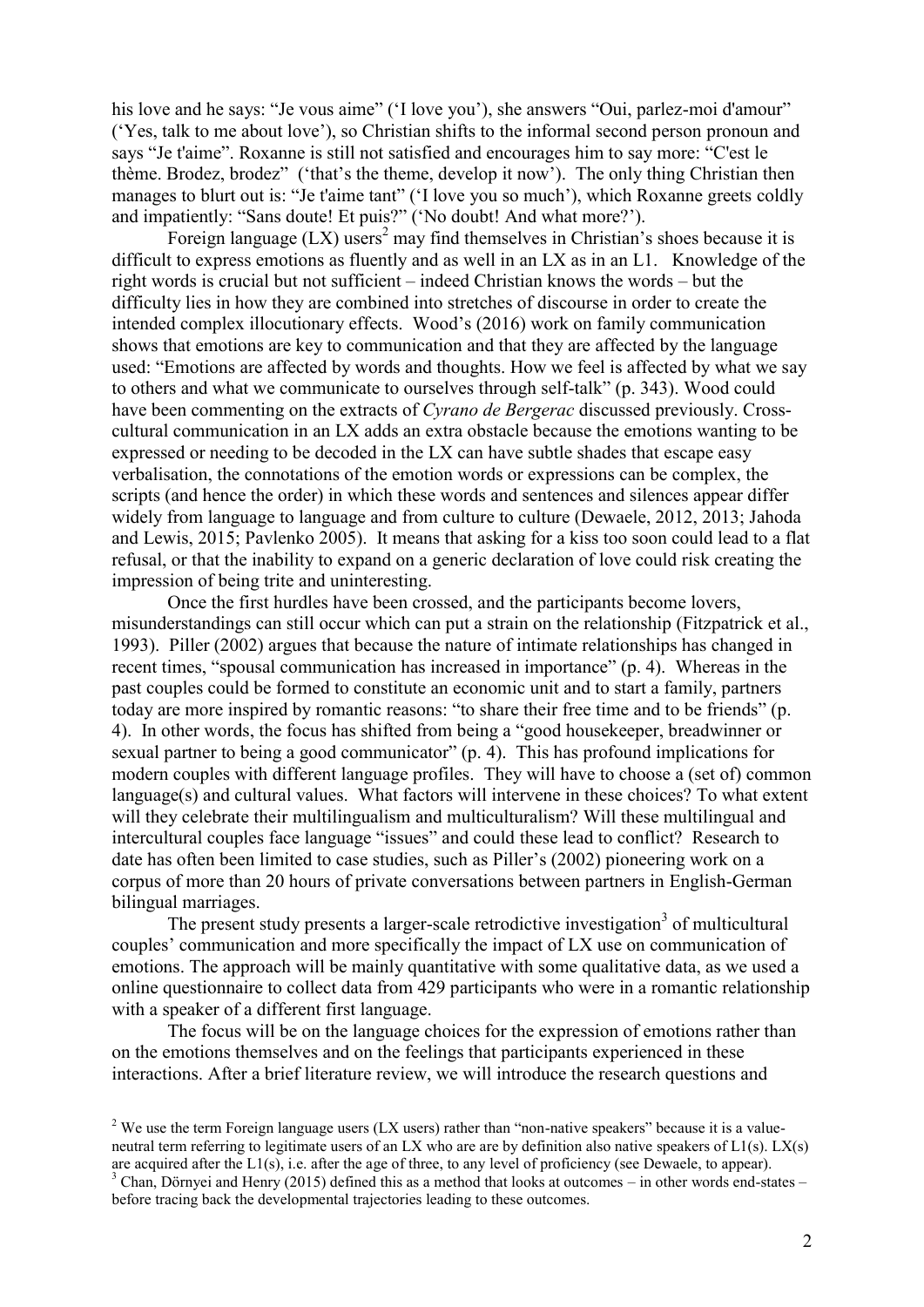present our analytical framework and methodology. The analyses of quantitative and qualitative data will be presented in the following section. The findings will be linked to patterns highlighted in the literature review. Finally, we will point to the limitations of our research design and draw some tentative conclusions.

## **2. Literature review**

Riela et al. (2010:491) summarised the amazing experience of falling in love as follows: "Falling in love is complex – it can occur swiftly or gradually, softly or to an overwhelming degree". Communication between the lovers is crucial for the relationship. Coming from different linguistic and cultural backgrounds adds an extra dimension to a complex psychological process (Piller 2001). Piller (2002) in her study of German-English couples describes the importance of the private language. She argues that this private language is the central element of the relationship, a glue that binds it together (p. 222). She found that many couples perceive their private language as the foundation of their relationship:

...we were both happy then that we could speak German, and our relationship started with drinking coffee and speaking, and so speaking was- was very important to us and whenever we are having a serious conversation, it really needs to be in German, otherwise it doesn't go well, and it doesn't feel right (p. 222).

Indeed, a prerequisite of romantic relationships is smooth communication. This communication relies on three channels, a visual channel such as body language, facial expressions and gestures, a vocal channel such vocalisations, prosody, intonation, pitch, volume, and a verbal channel that covers the content of the speech (Dewaele, 2013). Difficulties can arise when the information "broadcast" on the three channels is not congruent. For example, when somebody sounds but does not look angry, or when somebody says something positive without looking and sounding positive. LX users seem just as capable as L1 users in recognising basic emotions if they have both visual and audio input (Lorette and Dewaele, 2015) but they struggle more if the input is audio only (Lorette and Dewaele, 2016).

Rich linguistic resources are needed to convey emotions accurately. This implies not just lexical knowledge, but also grammar, discourse and rhetoric's. Limitations in language proficiency do seem to have an impact on the capacity and the quality of the communication of emotions. On the lexical level, the study by Dewaele and Pavlenko (2002) showed that the frequency of use of emotion vocabulary was largely linked to language proficiency as well as other factors, such as gender, the type of linguistic material and extraversion. In other words, male LX users, those with lower levels of proficiency and introverts used fewer emotion words and avoided emotional topics.

Cross-cultural and socio-pragmatic issues also arise when a partner come from a widely different background. Emotions are expressed very differently in Asian and Western cultures (Mesquita, 2003). Zhengdao Ye (2004) describes Asian and Western cultures as two different worlds where some emotions and feelings are not transposable. She struggled to express emotions of love verbally in English when she arrived in Australia from China and would prefer to express them in the Chinese way, namely in a very restrained non-verbal way: "We do not place so much emphasis on verbal expression of love and affection, because they can evaporate quickly. For a Chinese, love and affection are embodied in care and concern, in doing what we believe are good things for the other party" (p. 140). This preference is typical for multilinguals who prefer to use the L1 when talking about emotional topics or recalling emotional memories, and who feel that the L1 has a stronger emotional resonance (Dewaele, 2011, 2013; Caldwell-Harris, 2015; Pavlenko 2005, 2014).

However, not all studies on the emotionality of the L1 and LX emotion words have shown superior scores for the L1. Ferré et al. (2010) study of 133 proficient bilinguals of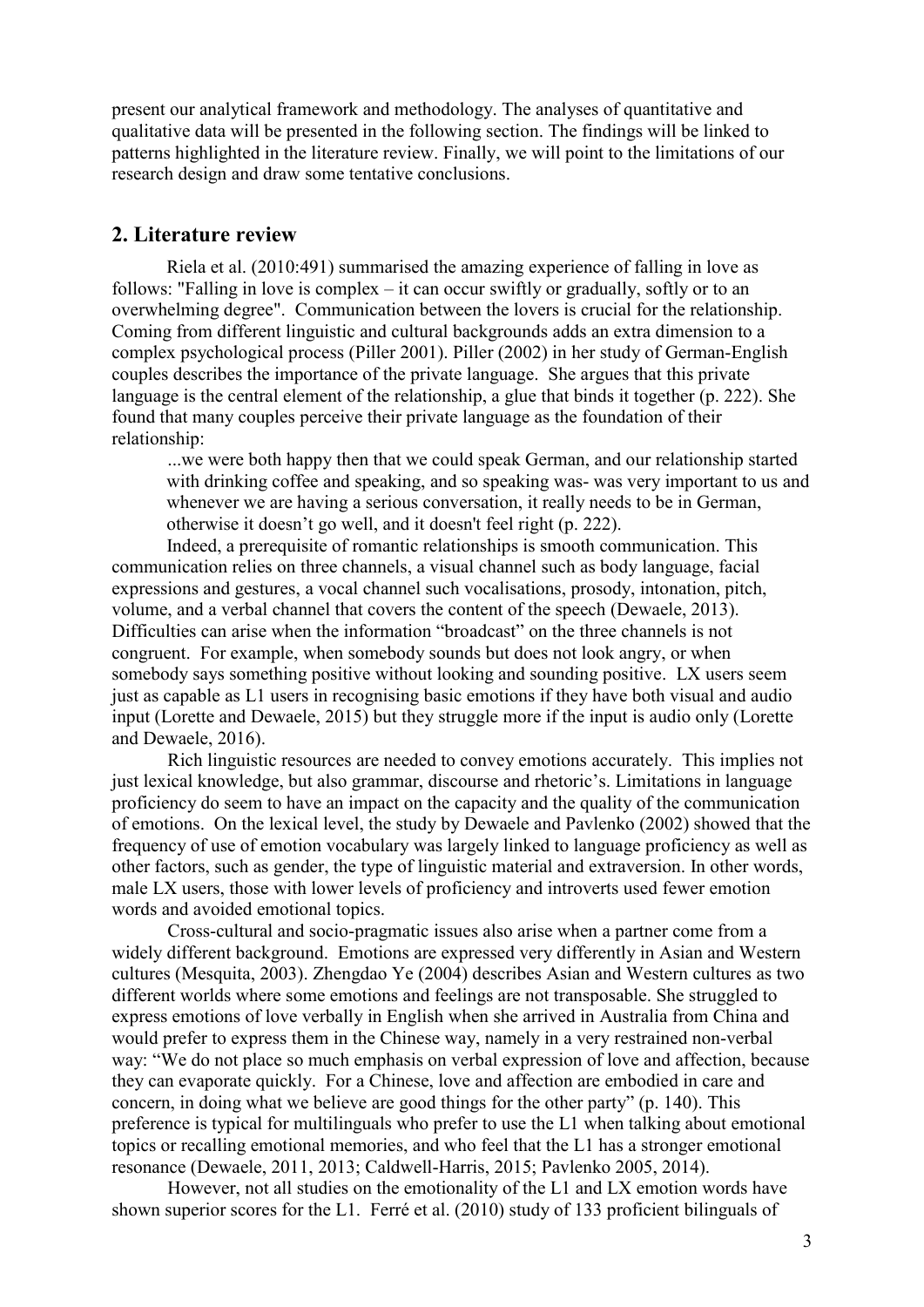Spanish and Catalan based on memory tasks showed that words had the same emotional intensity in both languages. Dewaele (2016) found that the perceived emotionality balance can sometimes tip towards LX words. In a study of the perception of offensiveness of 30 negative emotion-laden words among 1159 English L1 users and 1165 English LX users, the LX users were found to judge the offensiveness of 29 words (with the exception of the most offensive one) significantly higher than the L1 users.

A number of studies have focused specifically on the language of love among multilinguals and their preferred languages for inner and articulated speech. Dewaele (2008) found that of 1564 multilingual participants, 45% reported that the phrase "I love you" had most emotional weight in their L1, 30% felt that it had equal weight in their L1 and an LX, and 25% felt it was stronger in their LX (p. 1767). Some Japanese participants pointed out that the phrase was not used in Japan because, as one participant put it, love needs to be communicated without words (p. 1768). The perception of the emotional weight of the phrase "I love you" in the LX was linked to context of acquisition, age of onset, degree of socialization, network of interlocutors and self-perceived oral proficiency. It was unrelated to gender, education and trait emotional intelligence. Participants were often aware of the subtle sociopragmatic and sociocultural differences in emotional weight and meaning of "I love you" in their LX but it took a long time of socialisation in the LX before these intellectual insights became affective reactions. Further research on the emotional resonance of multilinguals' languages showed similar patterns for swearwords (Dewaele, 2004, 2010, 2011, 2013).

Caldwell-Harris et al. (2013) used a questionnaire to collect data from 66 Chinese university students on their use of the Mandarin phrase "Wo ai ni" ("I love you") and compared them with the uses of "I love you" by 71 monolingual English American students in the United States. Chinese participants were found to be significantly more reticent in verbal and nonverbal expressions of love than the Americans. The Chinese preferred nonverbal expressions of love rather than verbal communication (p. 62). While the Americans used the phrase "I love you" mostly with family members, the Chinese used "Wo ai ni" more frequently with romantic partners and friends (p. 59). Interviews revealed that the expression was used for different reasons in both groups. The Americans insisted on the inherent importance of saying "I love you", something the Chinese seldom mentioned. Even the bilingual and bicultural Chinese interviewees used the English "I love you" very rarely. The bilingual and bicultural American participants did use "Wo ai ni" more frequently with family than with romantic partners (p. 64).

Dewaele (2015b) looked at 1453 multilinguals' language preferences for inner speech and for emotional inner speech. The L1 was preferred for both inner speech and for emotional inner speech. LXs acquired later in life were used gradually less frequently. LXs were used less frequently for emotional inner speech than for general inner speech, which was interpreted as evidence that it takes a relatively long time before an LX becomes fully internalized. Increased use of the LX for emotional inner speech was linked to higher levels of proficiency and LX socialization. LX users who had started learning the LX early in life used it more frequently for inner speech and for emotional inner speech. The conclusion was that "an LX can evolve from an obscure echo of social interactions (…) to a language of the heart, i.e. the LX can attain embodiment and take over -or share- the role of the L1 in inner (emotional) speech" (p. 15).

Ożańska-Ponikwia (2012) focused specifically on feelings of difference and their psychological correlates. She found that among the 102 Polish-English bilinguals who had been living in the UK and Ireland for some time those who felt more different when switching language were more extravert, agreeable and open. They also scored higher on emotion expression, empathy, social awareness, emotion perception, emotion management, emotionality and sociability. Ożańska-Ponikwia argued that only bilinguals with specific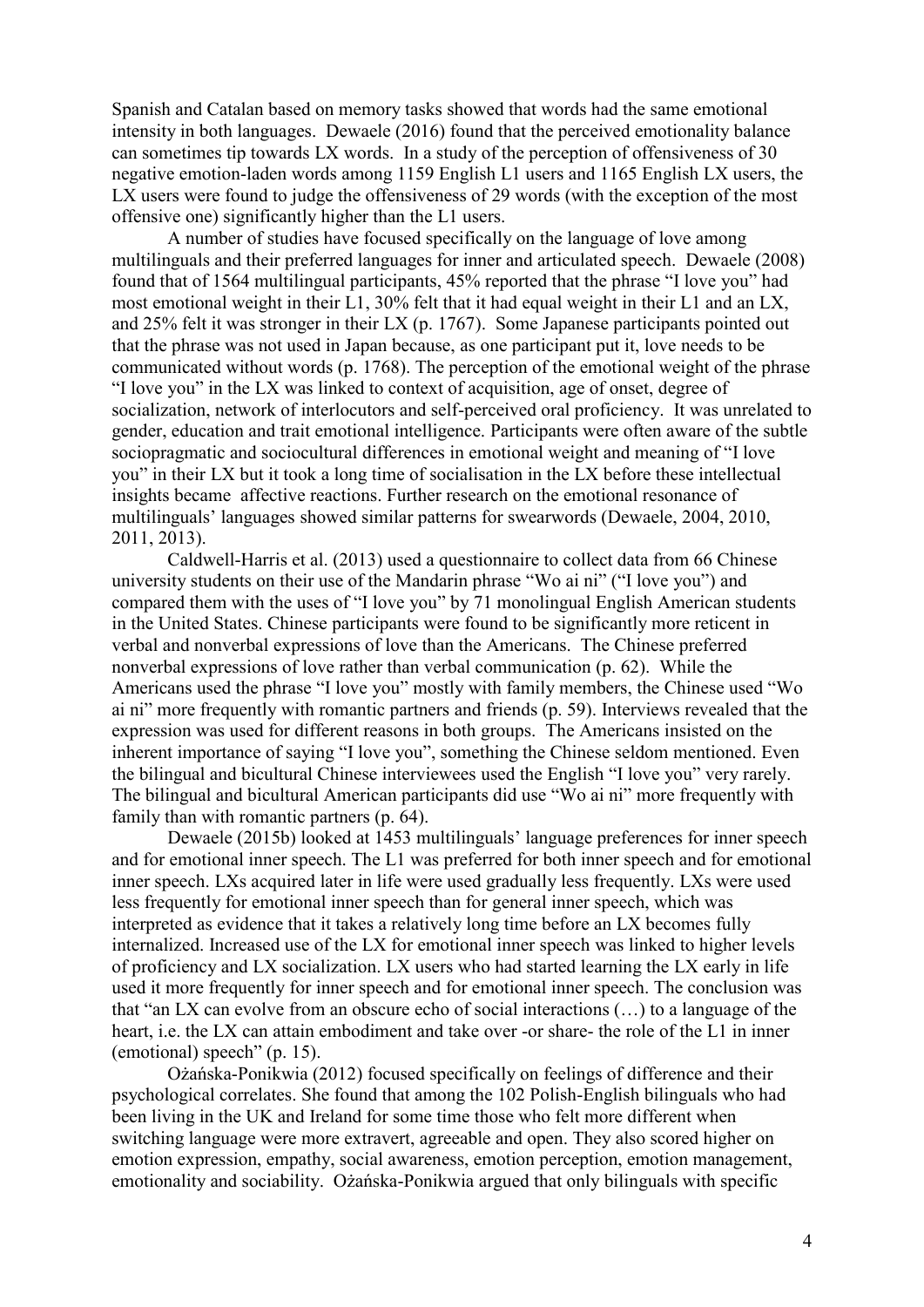personality profiles notice and report the subtle changes in their personality when switching languages.

Following the same line of investigation, Wilson (2013) reported that introvert multilinguals were more likely to feeling different when operating in an L2. She argued that they used an LX as a mask to hide behind even at intermediate levels of proficiency and allows them to be more adventurous in an LX.

Dewaele and Nakano (2012) examined the feelings of 106 multilinguals when switching languages. Their findings showed that the majority of participants felt less logical, less emotional, and less serious and increasingly fake especially when using their L3 (less so for their L2 or L4). The authors speculated that at very high levels of proficiency (typically in the L1 and L2) shifts in feelings are less perceptible but that at lower levels of proficiency (typically the L4), participants may still be unsure about how they feel. The ability to determine feelings in a language is only possible if the language is mastered relatively well (such as an L3), because participants have their L1 and L2 as points of reference.

In a later study, Dewaele (2015b) looked at the feedback from 1005 participants that answered the question about feelings of difference when switching languages. Although participants presented a variety of unique interpretations and explanations, the study showed that a lower level of proficiency, or a later age of acquisition are not the main contributors to feeling different when switching languages. Instead, age, education level and foreign language anxiety proved to be significantly linked to feeling different (Dewaele, 2015b).

Applied linguists have been investigating the phenomenon of semantic and conceptual change among people who had intense exposure to the L2 and to L2 culture (Pavlenko, 2009, 2014). As result, multilinguals diverge from the L1 pattern and approximate the divergent L2 pattern (2014:304). This conceptual destabilization is followed by restructuring in the L1, namely "readjustment of the category structure and boundaries in accordance with the constraints of the target linguistic category". Moreover, there is "conceptual development", namely "development of new multimodal representations that allows speakers to map new words onto real-world referents similar to native speakers of the target language" (Pavlenko 2009:141).

The process of change has also been considered by applied linguists and sociologists interested in cognitive and affective socialisation (Jahoda and Lewis, 2015). The process is described as learning to fit in socially by acquiring new interpretative frameworks, something that every child experiences, and that immigrants experience again, sometimes referred to as secondary socialisation (Bayley and Schecter, 2003).

A different perspective on change comes from cross-cultural psychologists who look at differences in patterns of emotions – how frequently and intensely people experience a range of emotions – across cultures (Mesquita, 2003). Changes in people's cultural context (e.g., due to migration) transforms their patterns of emotional experience, a process called emotional acculturation (De Leersnyder, Mesquita and Kim, 2011).

To conclude, this brief overview of the literature shows that multilinguals generally have clear language preferences to express emotion, and these choices have an effect on how they feel and on their relationships. It also shows that there is no 'permanent' language of the heart (Dewaele, 2008) as new languages can dislodge and transform older ones. Moreover, emotional acculturation is inevitable with a romantic partner, meaning that language and cultural accommodation will boost semantic and conceptual restructuring and be accompanied by a gradual shift in patterns of emotional experience. This exact point will be the aim of this study, to try and understand how romance may affect the communication of emotion in an LX and how it may change the person itself.

## **3. Research questions**

The following five research questions will be addressed: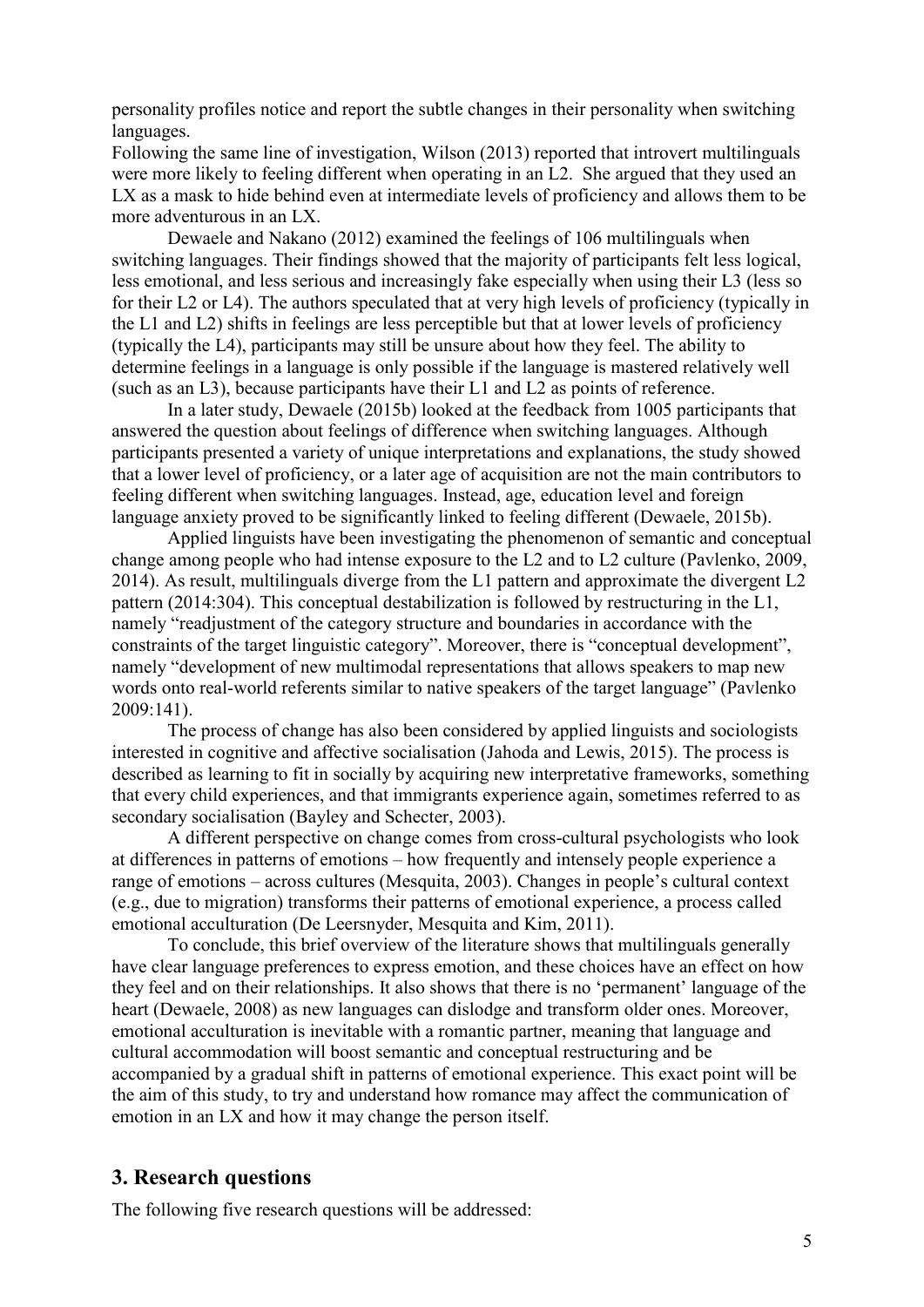**1.** Do multilinguals find it harder to communicate emotions in an LX at the beginning of a romantic relationship and does that improve with time?

**2.** Do multilinguals feel less genuine or authentic in the LX at the beginning of an intercultural romantic relationship and does that change with time?

**3.** Are personality dimensions linked to feeling different in the LX in intercultural romantic relationships?

**4.** Is gender linked to background variables and language choices in intercultural romantic relationships?

**5.** Is the use of the partner's language as the "relationship language" linked to its status in the country of residence?

## **4. Methodology**

This study employs a mixed-method approach. Because "questionnaire surveys usually provide a rather 'thin' description of the target phenomena" (Dörnyei, 2007:115), we decided to gather both quantitative and qualitative data in a single study, which would allow us to identify significant statistical trends in the quantitative data, the possible causes of which can be pursued through open questions in the survey or in interviews with a smaller number of participants (see Creswell and Plano Clark, 2010).

## *4.1. Instruments*

The quantitative part of the study was based on data collected through an online questionnaire. In addition to sociobiographical data, it collected data regarding language preferences in romantic relationships at two stages: the beginning of the relationship, and after a certain time. Participants had to answer closed questions with 5-point Likert scales, ranging from 1 (absolutely not) to 5 (absolutely yes).

Participants also filled out the Multicultural Personality Questionnaire (MPQ) which consists of 40 items (Van der Zee et al., 2013). It measures five traits that are highly relevant in inter-cultural situations: Cultural Empathy, Flexibility, Social Initiative, Open-mindedness and Emotional Stability. This is instrument was well suited to capture the personality traits of individuals from different cultural backgrounds in multicultural relationships. Moreover, these personality traits are thought to be adaptive to individuals in culturally heterogeneous societies (Van der Zee et al., 2013).

The qualitative data came from one open question inquiring after the reasons for finding it harder to communicate emotions in an LX and from written interviews with eight participants after they had completed the online survey. They answered additional questions regarding their communication experience in romantic relationships in LXs.

The research design and questionnaire obtained approval from the Ethics Committee of the School of Social Sciences, History and Philosophy at Birkbeck, University of London. The final version of the questionnaire was posted on-line using Googledocs and we used snowball sampling contacting participants in previous studies and asking them to recruit their friends, who spread the call for participation to their friends and contacts (Ness Evans and Rooney, 2013).

#### *4.2. Participants*

A total of 429 participants (329 females, 100 males) answered the questionnaire. The age of participants varied from 19 to 81 years, with 31% in their twenties and below, 46% in their thirties, 12% in their forties, 8% in the fifties and 4% in their sixties and above. The majority of the participants were highly educated; 25% held a PhD, 44% a MA, 22% a BA and 10% a High School Diploma or other qualification. The participants spoke a total of 41 languages. The most frequent languages were English (23%), Spanish (9%), German (6%), French (5%), Greek (5%), Italian (5%), Portuguese (5%), Turkish (5%). Other languages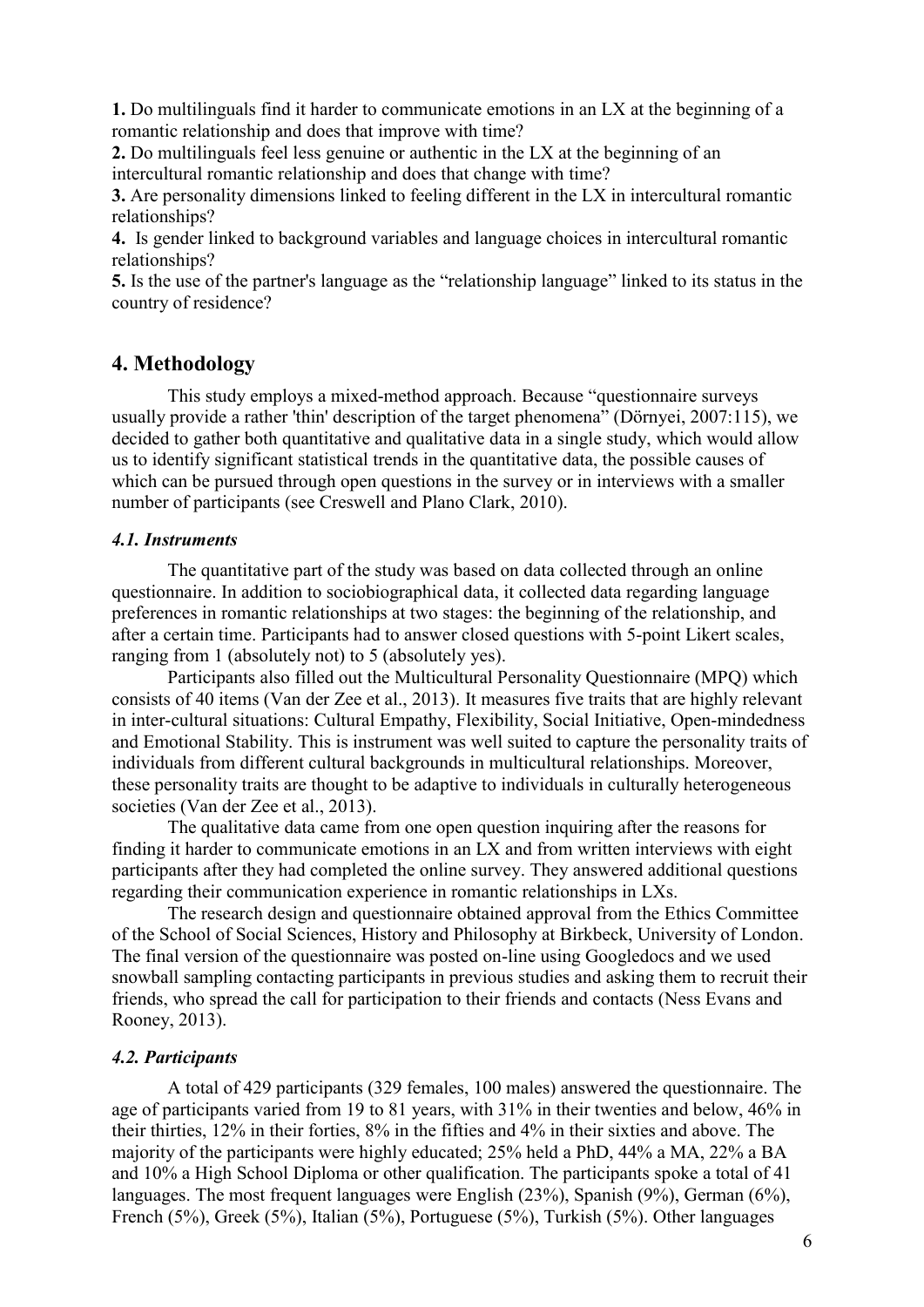spoken included Arabic, Armenian, Basque, Bosnian, Bulgarian, Catalan, Chinese, Croatian, Czech, Dutch, Flemish, Estonian, Hebrew, Hungarian, Finnish, Japanese, Korean, Latvian, Mandarin, Malay, Maltese, Norwegian, Romanian, Pashto, Persian, Polish, Tamil, Hindi, Russian, Slovak, Swedish and Serbian. The participants were quite multilingual with 11 monolinguals (3%), 83 bilinguals (22%), 151 trilinguals (35%), 101 quadrilinguals (24%), 52 pentalinguals (12%), 31 participants with six or more languages (7%). The partners were slightly less multilingual with 52 monolinguals (12%), 122 bilinguals (28%), 131 trilinguals (31%), 84 quadrilinguals (20%), 527 pentalinguals (6%), 13 participants with six or more languages (3%).

All participants had used an LX in a romantic relationship at least once. Only 3 participants reported using their L1 exclusively with their partner, 56 reported mixing their own L1 with that of the partner, 160 participants reported using a common LX and 210 participants reported having adopted their partner's L1. The participants knew significantly more languages (*Mean* = 3.5) than their partners (*Mean* = 2.9) (*t* (428) = 14.5, *p* < .0001).

To preserve participants' anonymity we have replaced the names by numbers for extracts from the open question in the online questionnaire and by letters for extracts from the interviews.

#### *4.3. Dependent variables*

In order to assess the perceptions of feeling of difference at the beginning of a multicultural relationship, judgments were asked about the following statements (using a 5 point Likert scale ranging from 'absolutely disagree' to 'absolutely agree')<sup>4</sup>.

*1) It was harder to communicate emotions in an LX when I first started my relationship. 2) I felt less genuine or less authentic in communicating my emotions to my partner at the beginning of my relationship.*

*3) I feel that due to language limitations, some emotional intensity was lost when communicating with my partner.*

The following two statements enquired about a later point in the multilingual relationship:

*4) At some point in time I noticed that it became easier to communicate my emotions in the LX.* A follow-up question enquired about the length of time before this improvement happened. Answers were categorised as 1) never, 2) hours, 3) days, 4) weeks, 5) months, 6) one year and 7) more than one year.

*5) At some point in time I felt that the language I spoke with my partner had become my 'language of the heart'.*

A one-Sample Kolmogorov-Smirnov Test showed that the distribution was not normal for the feedback on any of the five items, with KS *Z* varying between -0.20 and -0.15 (all  $p < 0.0001$ ). As a consequence we used non-parametric statistics such as Spearman rho rank correlations and Whitney U tests.

## **5. Results**

#### *5.1. Quantitative analysis*

#### *5.1.1. Descriptive statistics for Likert scale items*

Mean scores for agreement with statements are not very informative when the distribution is definitely not normal. We will therefore complement them with the distribution of responses for each item in the form of a graph (see Fig. 1).

<sup>4</sup> Loewen and Plonsky (2016) explain that in applied linguistics the range for Likert scales is often from 1 to 5, "but it may vary anywhere from a three-point scale  $(1-3)$  and up"  $(p. 99)$ .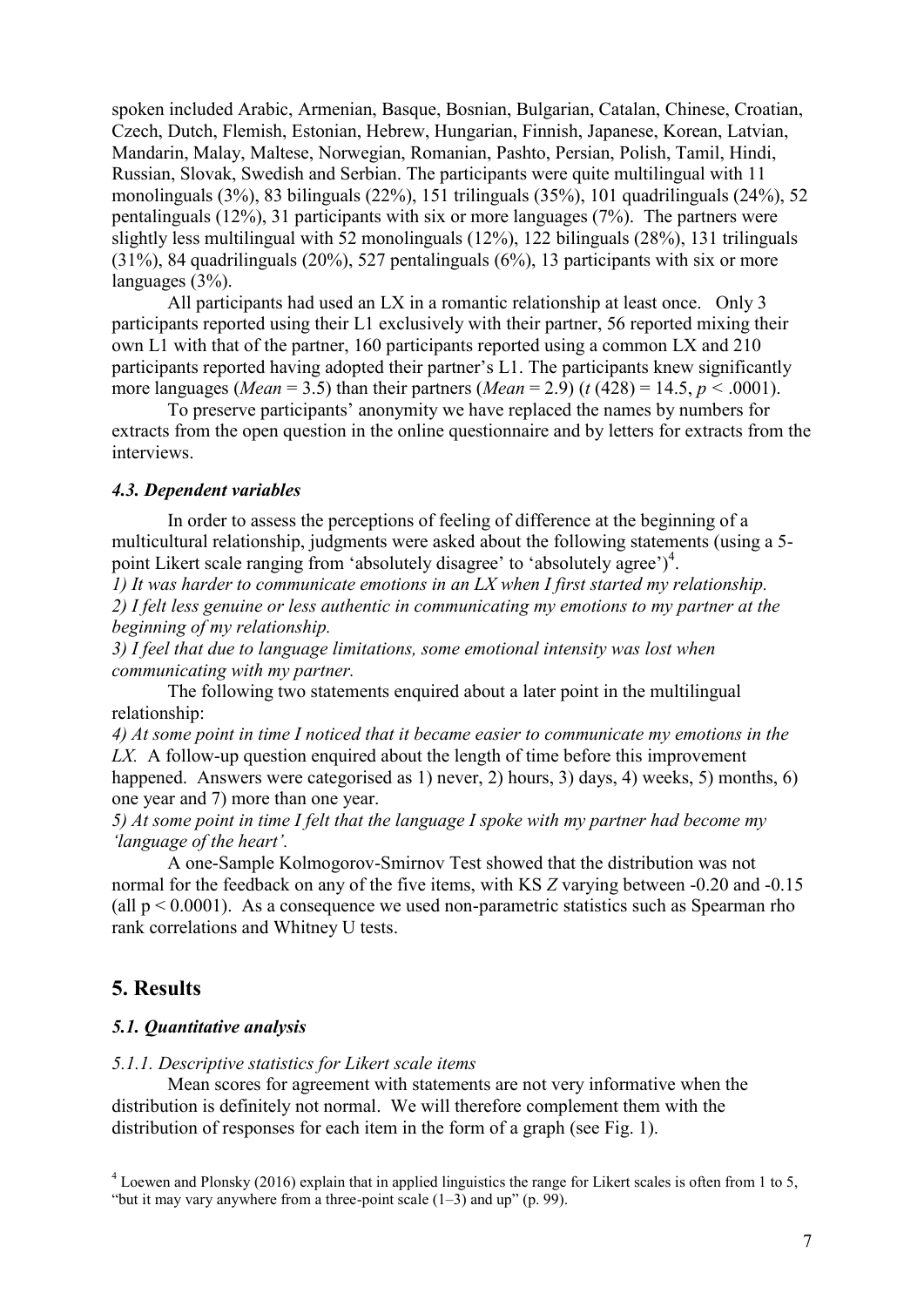

Fig. 1. Distribution of participants according to their Likert scale scores on perceived difficulty of communicating emotions in the LX, loss of authenticity, loss of emotional intensity, improvement over time and the adoption of the LX as language of the heart

The difficulty of communicating emotions in an LX at the beginning of a relationship had a mean score of 3.1 ( $SD = 1.4$ ). A closer look at the distribution shows fairly similar percentages for each score on the Likert scale (between 15% and 18% of participants), with a spike (28% of participants) for those who "agreed" with the statement. In other words, no clear pattern emerges, though overall about a third of participants disagreed while nearly half of participants agreed (see Fig. 1).

A clearer pattern emerged for feeling less genuine and authentic in communicating emotions at the start of a relationship (*Mean* = 2.4,  $SD = 1.4$ ) or in experiencing a loss of emotional intensity when using the LX (*Mean* = 2.4, *SD* = 1.4). The distribution shows that close to 40% of participants strongly disagreed with both statements with gradually declining numbers agreeing with them (see Fig. 1). In other words, 60% of participants did not feel less genuine and authentic, nor did they experience a loss of emotional intensity when using the LX.

The mean score for the item on ease of communicating emotions after being in a relationship with a speaker of an LX for some time was  $3.4$  (*SD* = 1.5). A look at the distribution shows increasing levels of agreement with the statement, with a quarter of participants disagreeing, a fifth remaining neutral, and over half agreeing (see Fig. 1).

A broadly similar pattern emerged for the level of agreement with the statement that the language of their relationship had become 'the language of their heart'. A look at the distribution shows increasing levels of agreement with the statement, with a third of participants disagreeing, over a quarter remaining neutral, and over half agreeing.

Considering the length of time it took participants to feel more comfortable communicating emotions in the LX, it seems that for half of the participants it happened in a matter of months, for 18% it never happened and for 20% it took at least a year or longer (see Fig. 2).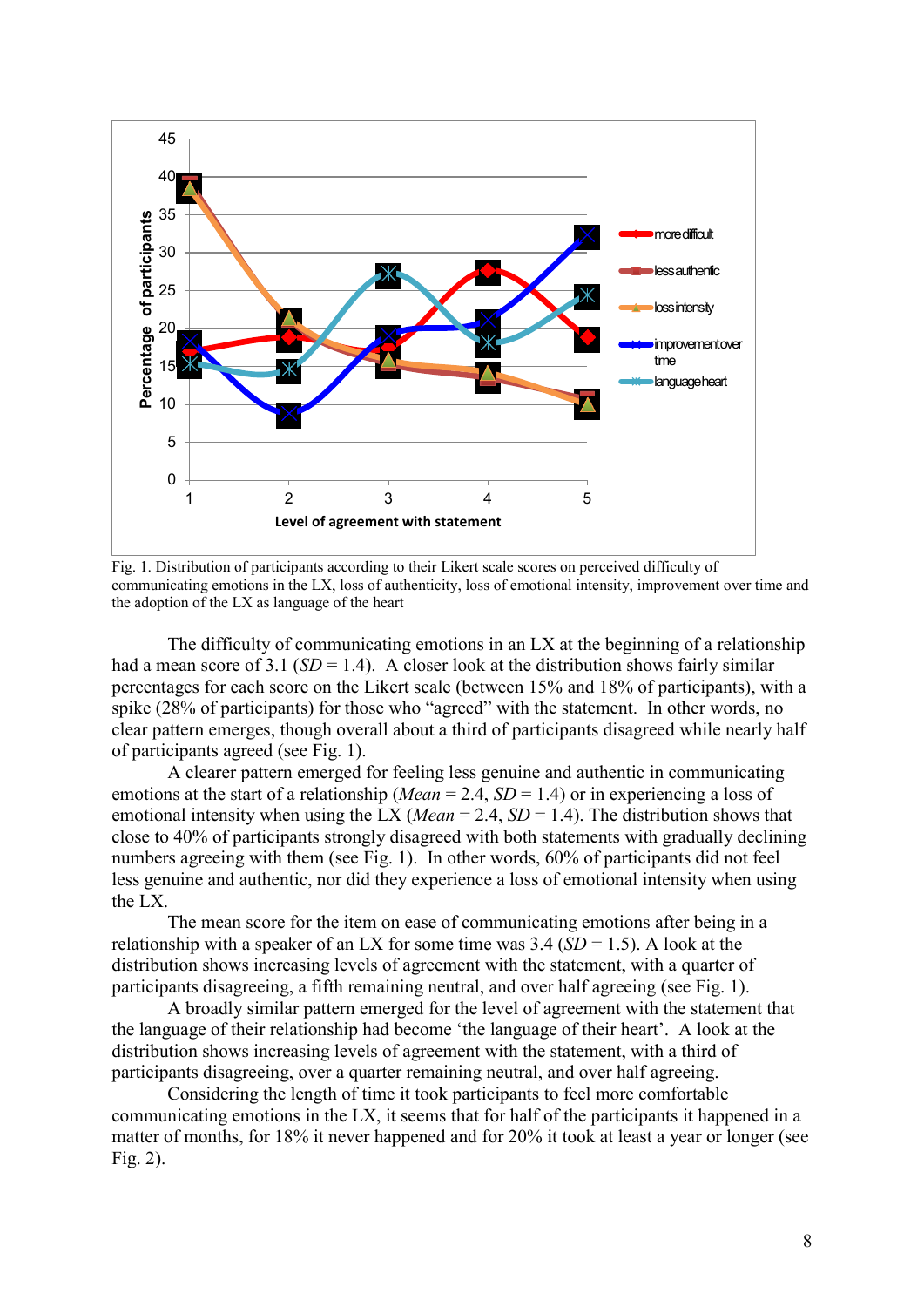

Fig. 2. Distribution of participants according to the time it took for them to feel that communication of emotion in the LX had improved

It is reasonable to assume that the majority of participants disagreeing with the negative phrased items and agreeing with the positively phrased ones reflect the increased cognitive and affective socialisation in the LX.

#### *5.1.2. The link between multicultural personality dimensions and the dependent variables*

To test whether the five personality traits are linked to the dependent variable we used a series of Spearman rho correlation analyses. Cultural empathy was not not significantly related to any dependent variable. Flexibility had a significant negative correlation (*rho* = -  $0.116$ ,  $p < 0.017$ ) with the feeling that the partner's language had become participant's "language of the heart", with a perceived loss of emotional intensity (*rho* = -0.126, p < 0.009) and with the feeling that it was harder to communicate emotions (*rho* = -0.123, p < 0.011). In other words, participants who were more flexible agreed less with these statements. Social Initiative was positively correlated only with the statement about the partner's language having become the participant's "language of the heart" ( $rho = 0.118$ ,  $p < 0.015$ ). Openmindedness was significantly positively related to the statement about the partner's language having become the participant's "language of the heart" (*rho* = 0.15, p < 0.002) and negatively correlated with the statement about loss of emotional intensity (*rho* = -0.12, p < 0.012). Emotional Stability was negatively correlated with a loss of emotional intensity (*rho*  $= -0.15$ ,  $p < 0.002$ ). Emotionally stable participants thus seemed to have fewer fears and doubts about the loss of intensity in the communication of emotion with their partner. It is important to add that the effect sizes are very small, explaining a maximum of 2.25% of shared variance between the personality traits and the dependent variables. Had we applied a Bonferroni correction, to reduce the risk of type I error (a false positive), only one correlation would have reached significance (with  $p < .002$ ). We decided against a Bonferroni adjustment because it is fairly conservative and produces a slightly more elevated risk of Type II errors<sup>5</sup> overall.

 $<sup>5</sup>$  A type 2 error refers to the situation where "no statistical difference is found between scores, even though the</sup> difference exists within the population as a whole" (Loewen and Plonsky, 2016:12).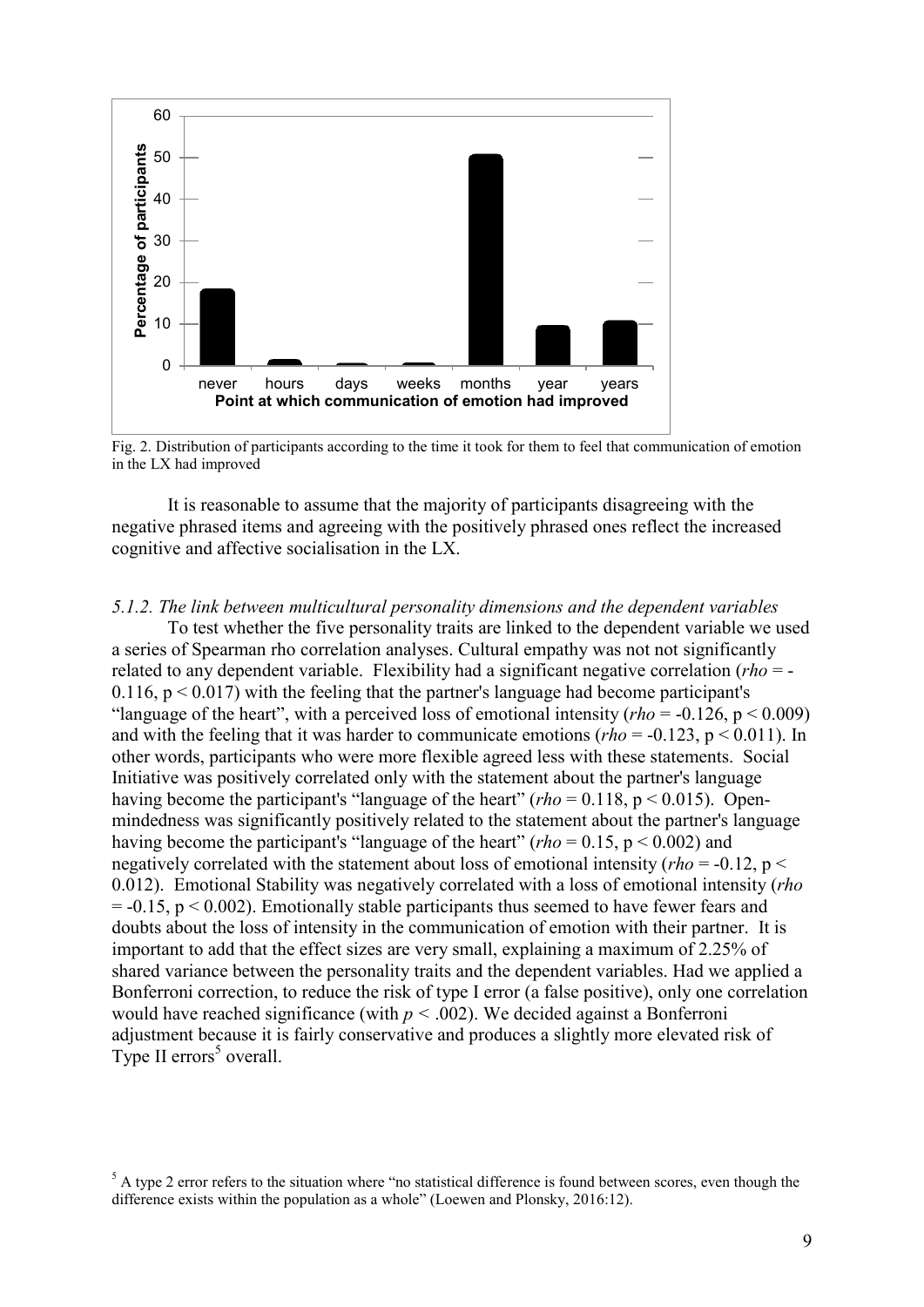*5.1.3. The effect of gender on language choice, multilingualism, perceived difficulty of communicating emotions, loss of authenticity, emotional intensity, improvement over time and the adoption of the LX as language of the heart*

A cross tabulation analysis (Pearson  $\text{Chi}^2$ ) showed that female participants were significantly more likely to adopt their partner's L1 ( $df = 3$ ,  $Chi^2 = 17.4$ ,  $p < .001$ ). A closer look at the data shows that of the 210 participants who adopted their partner's language, 84.3% were female. A *t*-test for independent samples showed that female participants knew significantly more languages (*Mean* = 3.6, *SD =* 1.3) than the male participants (*Mean* = 3.2, *SD =* 1.2), (*t* (427) = 2.2, *p <* .026).

A series of Mann-Whitney U tests showed that female participants also felt that it was harder to communicate their emotions in an LX at the start of the relationship (*Whitney U = 14341, Z* = -2.0, *p <* .047) (see Fig. 3). Female participants reported feeling significantly less genuine and less authentic in communicating their emotions with their partner at the beginning of their relationship (*Whitney U* = 13653, *Z* = -2.7, *p* < .0007) (see Fig. 3). No significant gender difference emerged for loss of intensity in communicating emotions at the start of the relationship (*Whitney U* = 15024,  $Z = -1.4$ ,  $p = ns$ ). The gender difference on the improvement of emotional communication over time and about the  $L\bar{X}$  becoming their language of the heart was not significant either (*Whitney U* = 15223*, Z* = -1.2, *p* = *ns* and *Whitney U* = 15434,  $Z = -1.0$ ,  $p = ns$  respectively) (see Fig. 3). Therefore, it can be concluded that our female participants expressed more doubts about communication and authenticity issues at the start of their multilingual relationships but that they were as positive as male participants about subsequent developments.

Fig. 3: Gender differences for the perceived difficulty of communicating emotions in the LX, loss of authenticity, loss of emotional intensity, improvement over time and the adoption of the LX as language of the heart



#### *5.1.4. Status of the relationship language*

Finally, we examined if there is a relationship between using the partner's language as the "relationship language" and its status in the country of residence (whether it is the country's dominant language). A cross tabulation analysis revealed a significant association between both variables for the whole sample  $(Chi^2(1) = 55, p < .0001)$ . Indeed, in 60% of relationships where the participant used his/her partner's L1, it was also the majority language. A limitation of this specific analysis is that it did not take into consideration the proficiency of participants, which could have an impact on language choice.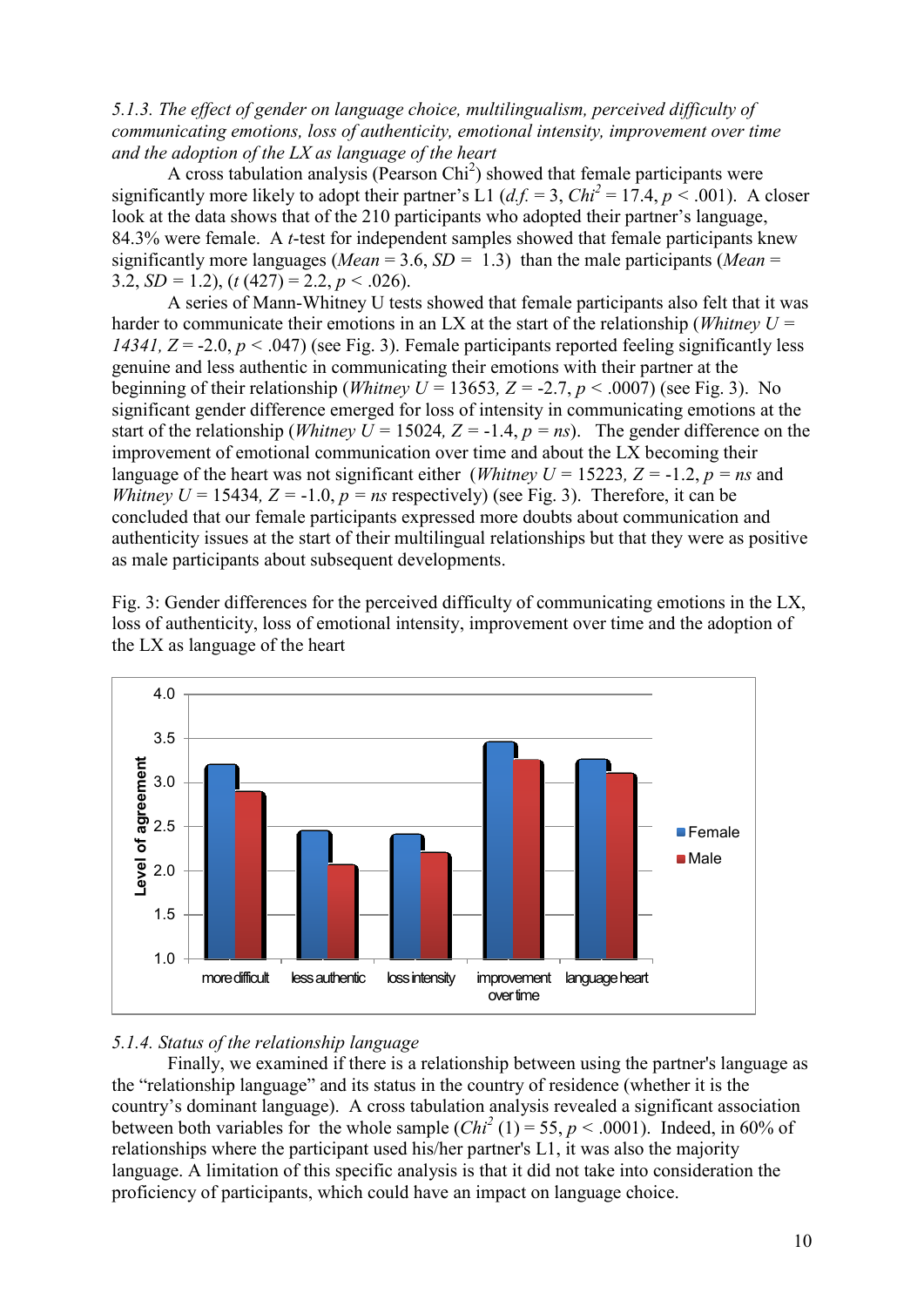Upon shifting the focus on female participants only, results are very similar. A cross tabulation analysis shows a significant association  $(Chi^2(1) = 40.5, p < .0001)$ . In 63% of relationships where a female participant used her partner's L1, this language was also the majority language.

#### *5.2. Qualitative analysis: the open question and the interviews*

The qualitative part of this study will attempt to identify possible causes by reporting, firstly on the feedback to the open question asking why participants found it harder and less natural to express emotions in their LX and secondly by the data obtained through eight interviews.

The purpose of this section is to provide illustrations of the closed items in the questionnaire. Results provided by the two types of data are mixed and combined in the discussion section. Cresswell and Plano Clark (2010:81) explain that with this type of analytic approach "…the qualitative items are an add-on to a quantitative instrument, the items generally do not result in a complete context-based qualitative data set. However, they provide the researcher with emergent themes and interesting quotes that can be used to validate and embellish the quantitative survey findings."

The open question on the difficulty of communicating emotions with a romantic partner generated 11,513 words, the interviews generated another 4,830 words. A thematic analysis revealed six broad -sometimes slightly overlapping- themes: (A) "Conceptual problems with the LX" (cultural differences, different pragmatic values, untranslatable concepts, different emotional value); (B) "Limited vocabulary in the LX" (i.e. a lack of basic words to express or understand emotions in the LX); (C) "Happy LX users" (participants who reported having no difficulties or who quickly managed to overcome the obstacles); (D) "Constraining effects of the LX" (the feeling of frustration at not being able to express themselves with the richness and subtlety that their L1 allowed them); (E) "Varia" (comments that did not directly address the question or were unclassifiable); and (F) "The liberating effect of the LX" (the ability to express emotions in the LX that participants were unable to utter in their L1). The themes are presented in table 1, ranked in descending order of frequency and relative proportion. The categories "Conceptual problems" and "Limited vocabulary" each represented a quarter of the responses, followed by the category "Happy LX users" representing a fifth of the responses. The categories "Constraining effects of the LX" and "Varia" each represented about 10%, with the final category "The liberating effect of the LX" representing the final 5% (see table 1).

| Theme                       | Frequency | Percentage |
|-----------------------------|-----------|------------|
| Conceptual problems         | 120       | 25.6       |
| Limited vocabulary          | 118       | 25.2       |
| Happy LX user               | 94        | 20.1       |
| Constraining effect of LX   | 59        | 12.6       |
| Varia                       | 51        | 10.9       |
| Liberating effect of the LX | 26        | 5.6        |

Table 1. The themes in the data generated by the open question on the difficulty of communicating emotions with a romantic partner

We chose data extracts that were most representative of the category, most poignant and most interesting. Interviews extracts were chosen following the same criteria. It is a way to give voice to participants looking back at their unique romantic relationships and have them reflect on their developmental trajectory.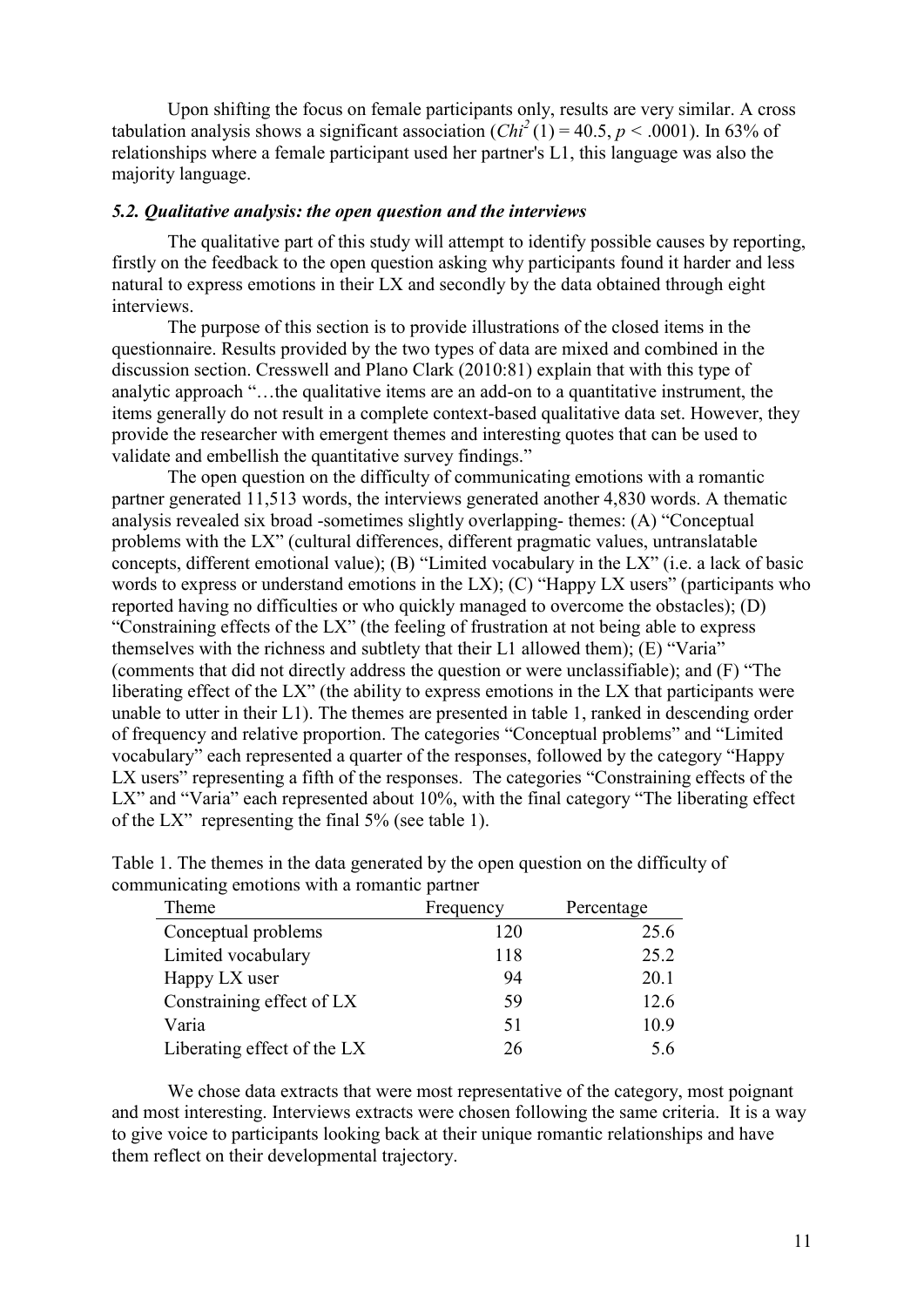## *Conceptual problems*

Participant 1 pointed out that the emotion concept of "love" in English and "liebe" in German are conceptually nonequivalent: "I love you" is a lot less meaningful and serious than "Ich liebe dich" (exact translation in German). The former is easily said, the latter is hardly used, even in German relationships".

Participant 2 mentioned a different type of conceptual problem, namely that of controlling the words that get simultaneously activated in moments of strong emotion: "At times of emotional turbulence a mix of words springs to mind in different languages. It takes extra effort to screen the English ones."

Participant 3 complained about the lack of certain linguistic resources in the LX, such as diminutives, to allow her to fully express her emotion as she could in her Croatian L1: "Because of the expressions indicating cuteness and tenderness. There are so much more of this words and suffixes indicating such emotions in Croatian than in English. I felt I couldn't express my emotions fully (I still feel like that sometime)".

Participant 4 reported being particularly worried about not using the right emotion word in his LX, which slowed him down, and this was even more important when he was unable to supplement the word with appropriate non-verbal communication: "It slows down my conversation because with emotions, it is imperative to find the exact right words. However this only becomes important when non-verbal forms of communication are not available (or have failed)".

An interviewee also elaborated on the communication difficulties her partner faced with at the beginning of their relationship when he attempted to use her L1:

Participant A (Female, 24, Spanish L1, Partner's language: Dutch, Language of relationship: English, Country of residence: Netherlands):

"My partner would try to say affective things in my first language because he thought that would be special or would mean more to me. But it was actually the other way around, because he didn't actually speak the language, those expressions (things like 'I love you') wouldn't really have much effect on me, rather they would sound quite forced and strange."

Another interviewee wondered why it seemed more difficult to communicate negative emotions rather than happy emotions despite a high level of proficiency in the LX:

Participant B (Male, 32, English L1, Partner's language: Spanish, Language of relationship: Spanish, Country of residence: USA): "I would say that I still have problems communicating my anger because I can't fully explain why I'm angry. With happy emotions, it is easier to show through touch, etc., but with anger, it is difficult because one needs to explain why he or she is upset."

## *Limited vocabulary*

Participant 5 did not mind her vocabulary gaps in the LX because her partner was also an LX user of Spanish and the use of the LX became an exciting romantic game:

"Sometimes it was difficult to use Spanish to communicate because the natural vocabulary was not there, but it made it easier to communicate in Spanish with my husband because we both were not native speakers and it seemed like less pressure to know everything. It was also more fun to speak in Spanish because there are more romantic ways to say things in Spanish than in English, and the fact that we were both speaking another language different from our native language was enticing".

Participant 6 pointed out that the lack of words did not impede the emotional connection with the partner and that while the memory of the language has faded, the memory of the feelings remains strong:

"Romantic feelings I spoke more in Japanese but it was more difficult at times because of lack of vocabulary rather than emotional connection. The amazing thing about this topic as I'm thinking back is I often remember the feelings we communicated but not which language we spoke in."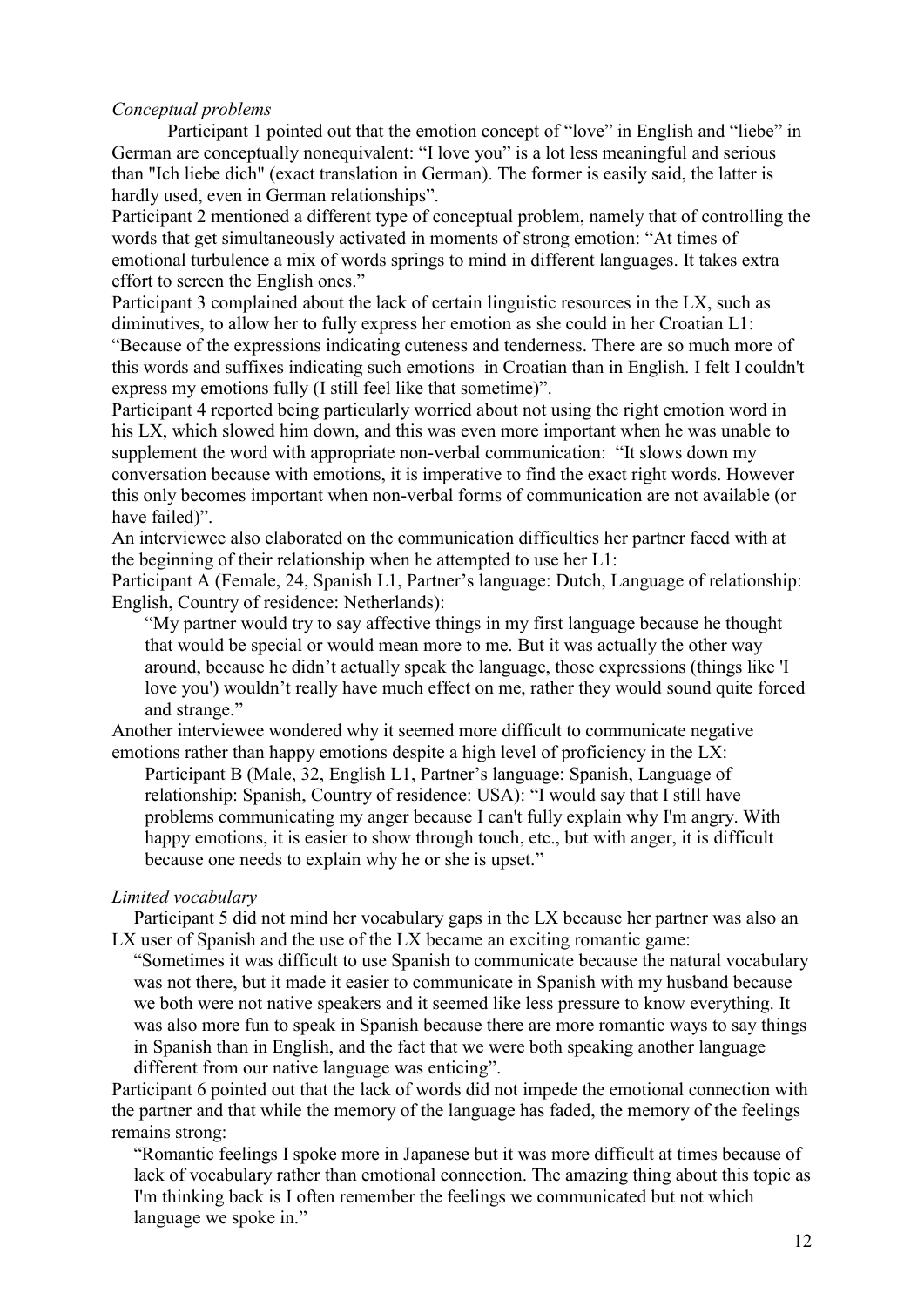## *Happy LX user*

Participant 7 explained that being in a multilingual relationship means that partners can switch between their languages to express emotions, and wish their partner spoke their L1 too:

"When we use affectionate language we don't always use German - we use both regularly French and my partner knows how to respond in French, which I find really nice. I like code switching ! We do it often - not only in German and French, but also in German and English (when I can't express myself properly in German, or in the case the words come up to my mind in English.) But it's a constant awareness of the language I use. This is tiring - plus I switch languages all the time and speak and think in different languages. And sometimes my partner doesn't realise how demanding that is - that's also way I wish to teach him my mother tongue".

Participant 8 argued that no words are needed when one is in love, at least at the beginning: "Emotions at the beginning were easy to express even without words".

This view was shared by participant 9: "Lingua franca was English, and sex was more important than language".

Some interviewees insisted that they experienced no communication difficulties using an LX. Participant C, for example, in her answer to the question whether switching back to the L1 would make emotional expressions more intense, answered:

Participant C (Female, 30, Czech L1, Partner's language: Hungarian, Language of relationship: English, Country of residence: Norway): "It would stay exactly the same. It was the situations (action and reaction), not the language that mattered."

Another interviewee explained that emotional expressions in her L1 were devoid of meaning: Participant D (Female, 59, French L1, Partner's language: Russian, Language of relationship: Russian, Country of residence: Russia): "I think I have never said "I love you" in my native language. It seems to me empty."

She also stated that because she had "sufficient" knowledge of Russian, the profoundness of her relationship in Russian was not compromised. She also downplayed the importance of knowledge of the LX.

## *Constraining effect of LX*

Participant 10 explained that expressing emotions in an LX becomes particularly difficult in situations of stress: "My language skills were not very good, and still it's easier to describe complex emotions in a native language, especially in stressful situations, if we are arguing, and also in intimate situations".

Participant 11 mentioned the sense of artificiality and limitation inherent to her expression of emotions in the LX: "When you start using an LX, things sound less serious to you. They sound like a joke that you don't take seriously and sometimes it doesn't feel natural to speak words of love in other language".

One of the interviewees, Participant E (Female, 32, Romanian L1, Partner's language: Italian, Language of relationship: Spanish, Italian, English, Country of residence: Spain) expanded on the lack of emotional resonance of the LX:

"It was, definitely harder, as words expressing emotions in an LX can't produce in me the same vibrations, nor the same as they do when expressing them in my mother tongue (and not only at the beginning of my relationship). So I assume that if they didn't make me feel strongly emotional, they weren't able to transmit my true feeling toward him. He expected me to be able to communicate with him in that register that was and still is unknown to me. Our relationship failed because of such lack of deep communication."

One participant complained about the fact that her partner never attempted to acquire her L1 and seemed to assume that she was a native speaker of his own L1, which led to break-down in the relationship: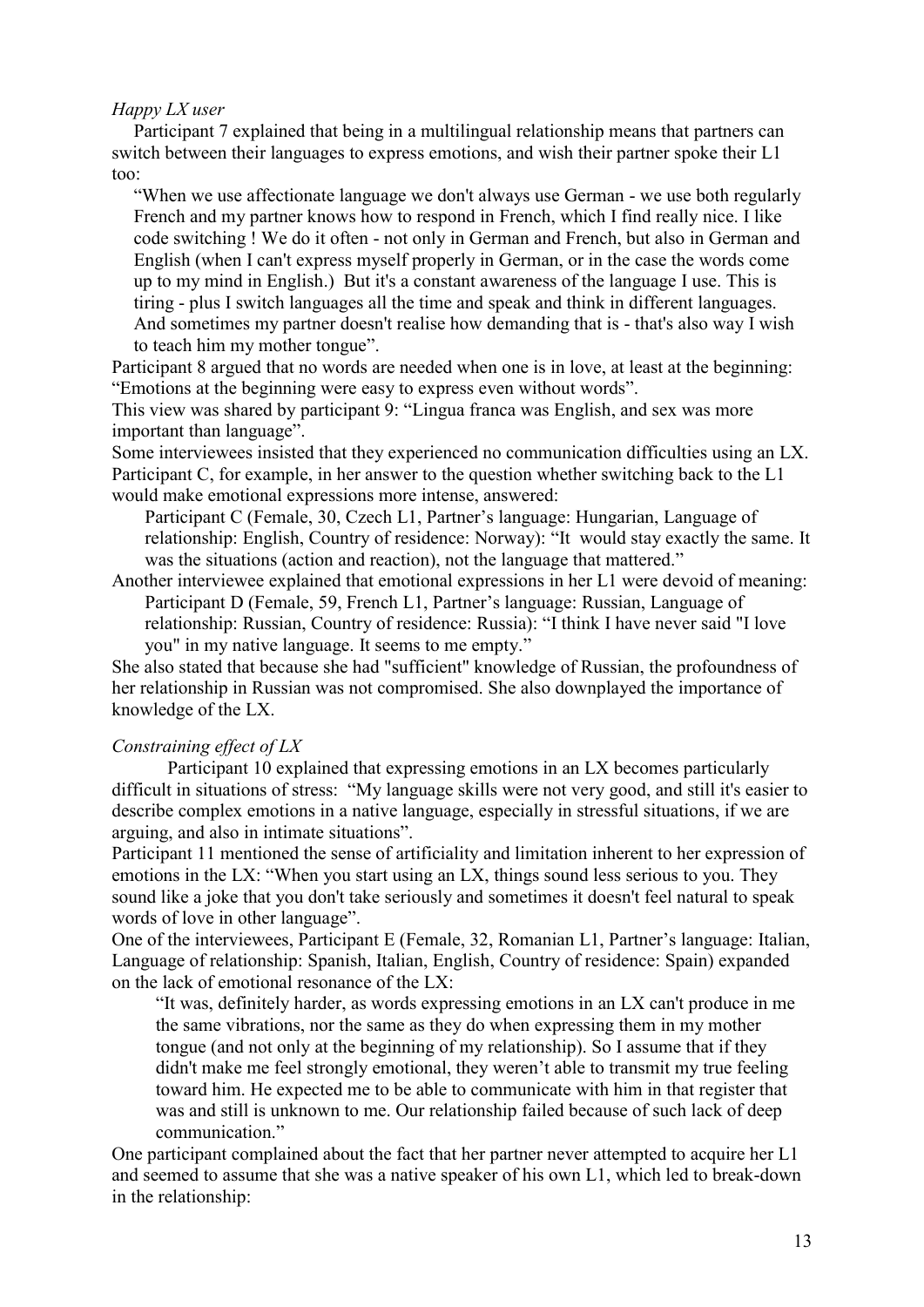Participant 12: "My professional English and the everyday English I use socially is not enough to communicate private feelings of love, intimacy, or sex. (…) he expected me to be able to communicate with him in that register that was and still is unknown to me. Our relationship failed because of such lack of deep communication."

#### *Varia*

Participant 13 complained "I sucked at communicating my emotions in any language" and participant 14 felt that "Emotions have little to do with the language".

#### *Liberating effect of the LX*

Participant 15 loved the freedom that the LX gave her: "Being emotionally detached from a non-native language makes it much easier to discuss feelings/ "cheesy" topics. The things we talked about in English, I would have a lot of trouble conveying in my native language".

Participant 16 felt that the more disembodied nature of her LX allowed her to express love more easily: "It's definitely easier to say "I love you" in English than in Swedish. Seems not to carry as much meaning as "Jag älskar dig".

One interviewee explained that her knowledge of her husband's L1 allowed her to tune in on his emotional channel whenever that was necessary:

Participant F (Female, 37, English L1, Partner's language: Hungarian, Language of relationship: English and Hungarian, Country of residence: Hungary): "Knowing my husband's native language definitely makes me feel more like I'm being heard. When I'm frustrated I prefer to use his language to make sure he's getting the point."

## **6. Discussion**

The answer to the first research question on the difficulty of communicating emotions with a romantic partner at the beginning of a relationship and on the potential improvement over time turned out to be much more nuanced than expected. Almost half of the participants agreed that they had experienced some difficulty in expressing their romantic feelings at the start, most insisted that it had become easier after a couple of months. A third of participants reported not having experienced difficulties in expressing their emotions in an LX. An analysis of the feedback on the open question and in the interviews illustrated this wide range of views. Many participants (60%) reported that lacking the words to express emotional matters complicated communication with their partner. However, a minority (26%) took the opposite view and insisted that romantic relationships rely on the shared passion and that basic verbal communication sufficed at the time. Some participants even pointed out that jointly discovering and trying out the emotion words with a non-native partner was an exciting game. A larger group of participants who had a fair degree of mastery in the LX highlighted the fact that they discovered that their gaps were not so much lexical but more often conceptual. Some realised that some emotion concepts in their L1 and in the LX were untranslatable, which led to meta-pragmatic analyses not just of words but also of scripts. Others realised that the differences existed not just with the words but also with nonverbal communication (cf. Caldwell-Harris et al, 2013) and some mused about the things that could be communicated without words in some cultures. Participant 6 remembered struggling with Japanese vocabulary, and reported having forgotten the language used but not the feelings experienced at the time. This is quite revealing because the words may in fact have mattered less than the nonverbal expression of love.

The language balance could also be perturbed in emotional outbursts, with other languages barging in. This phenomenon is well-documented as has been attributed to the fact that control over the languages can get lost when the speaker experiences strong emotions, or that the emotions cannot be expressed quickly enough in the LX and that this bottle neck leads to a spillover in other languages (Dewaele, 2013).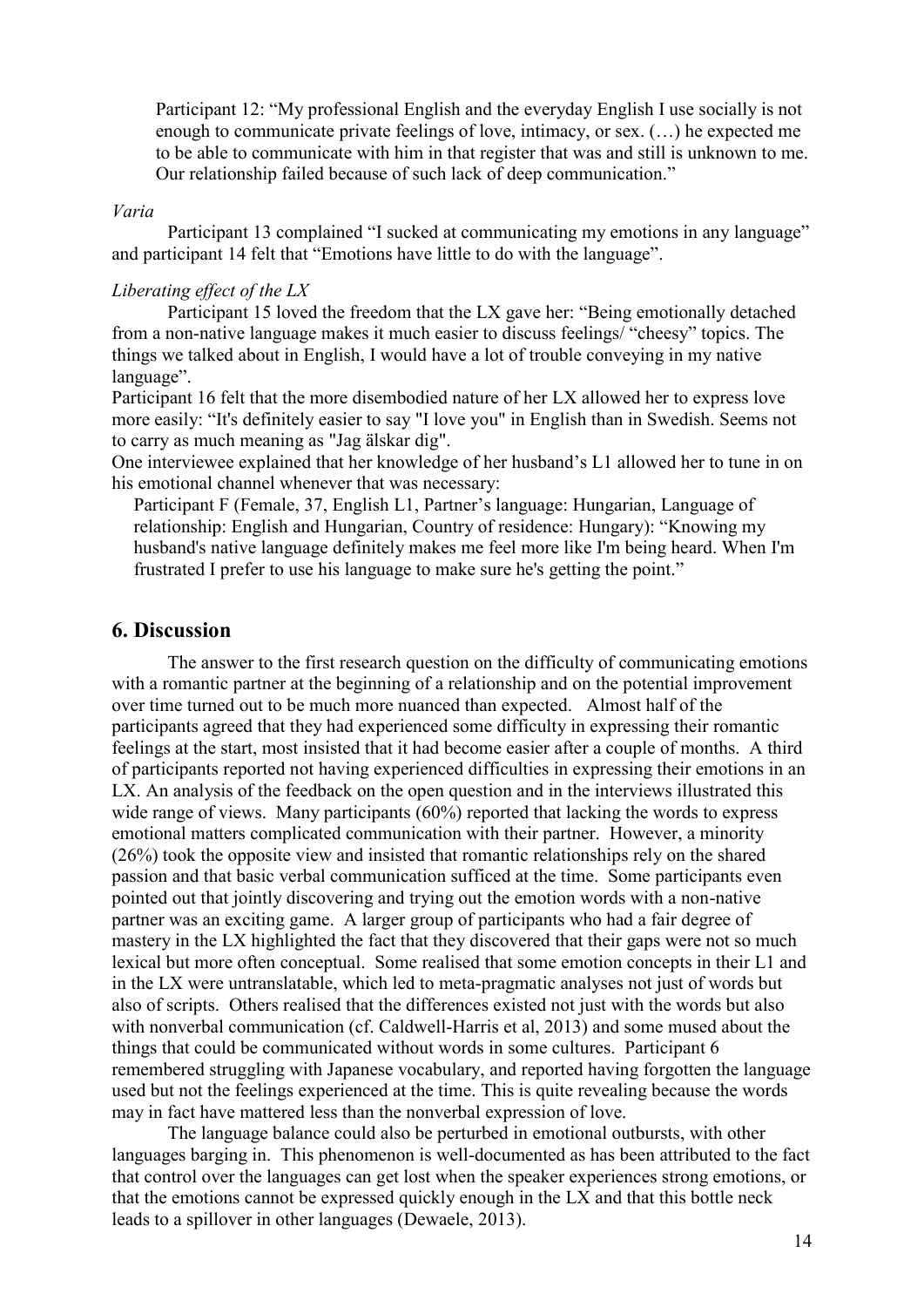The difficulties in expressing an emotional state could also be linked to the absence of the appropriate morphology, such as participant 3 who complained that her LX did not allow her the diminutives of her L1. It seemed like the lack of required sugar in a cup of tea. The sometimes arduous process of accessing the accurate conceptual information to express emotion in the LX was experienced as a handicap by some, which was linked to a slightly different type of comment, namely the constraints imposed by the use of the LX. Participant 11 commented on her lack of certainty about the illocutionary effects of her emotion words in her LX. Talking to her partner in an LX led her to question her authenticity. A relatively smaller number of participants downplayed the difficulties in communicating emotions in the LX, pointing out that sex was more important than language at the beginning stage of a relationship. Looking back, they acknowledged some of the difficulties that they had to overcome, but explained that they did not experience them as major obstacles. Participant 7 explained that code-switching allowed her to avoid getting stuck although the verbal acrobatics could be tiring. Further analysis of the feedback revealed a dazzling amount of sometimes contradictory experiences and statements. Participants mentioned differences in both verbal and non-verbal behaviour, reported different language choices during sexual intercourse in native languages, mentioned culture as a potential cause for misunderstandings but also as the exotic mystery at the heart of romance. While some participants remembered struggling to communicate emotion in an LX, it did not put them off starting a new relationship in an LX. This supports Wilson's finding (2013) that using LXs, despite the challenges, provides speakers with a sense of freedom, new experiences of the world and a discovery of different sides of their personalities. Over half of our participants agreed that with time they adjusted and started to feel that communication of emotions improved and their relationship made them culturally more competent and amplified their confidence in using the LX in other domains. However, a minority of participants (18%) felt that the use of an LX would remain an obstacle. In contrast, over half of the participants adopted their partner's language as their language of the heart, a result that is consistent with Dewaele (2008). Participants also believed that longer duration of relationships reduced the belief that communication in L1s would be more profound. The longer duration also increased the feeling that partner's language had become the language of the heart. These findings can be interpreted as evidence of conceptual development in the LX in the first stages of the crosscultural relationship (Pavlenko, 2009). In some cases however, like participant 12, difficulties in expressing emotions adequately in the LX and the unwillingness of the partner to acknowledge that the participant was using an LX, or to make any attempt at linguistic reciprocity, were seen as having contributed to the failure of the relationship.

This lack of reciprocity in multilingual relationships has been brilliantly dramatized by Andrew Muir in his 2015 play *The Session*. The play is based on case notes from psychotherapists belonging to the charity Mothertongue who deals with immigrants and cross-cultural couples. The main characters, Lena (Polish) and Robbie (British) live in the UK and their marriage is coming to an end after twenty years of misunderstanding and crossed wires, which Lena attributes to Robbie's lack of interest in her linguistic and cultural heritage.

Overall, it appears that communication difficulties in multilingual romantic relationships are not as common as expected and do not seem to play a key positive or negative role in the formation of a relationship. To get a better idea about the types of answers concerning the difficulties in communicating emotion, we coded the responses to the open question and delved into the interview material. About 60 per cent of the comments were "negative", i.e. related to conceptual problems in communication, to the struggle to find appropriate words and to the more general constraining effects of having to use the LX. A quarter of responses were positive, relating happiness and excitement in using the LX to communicate emotions and even experiencing the LX as liberating. Ten per cent of responses were unclassifiable.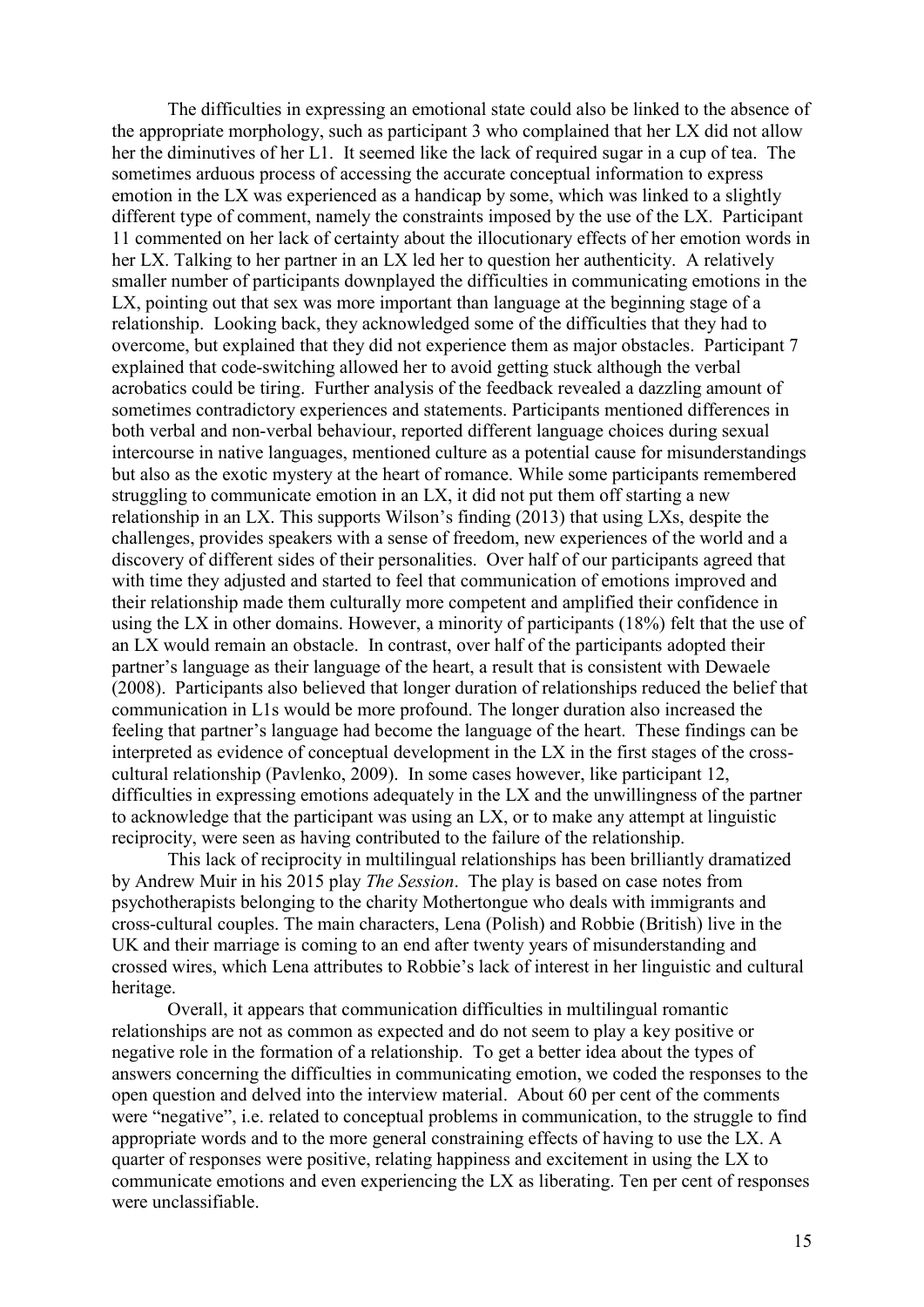The second research question focused on feelings of authenticity at the beginning of a romantic relationship and the possible change over time. Participants' feedback on the Likert scale item revealed that lack of authenticity was not perceived as a problematic aspect of the early relationship by 60% of participants. However, a quarter of participants did agree with that using the LX made them feel less genuine.

This view was also partly reflected in the findings reported by Dewaele (2015a) about feelings of difference when switching languages, with about a third of participants reporting feeling just as authentic in the LX as in their L1. Participants in the present study who did feel less genuine and authentic on occasion attributed it to their lack of lexical, conceptual and cultural understanding of the LX. Dewaele and Nakano (2012) found the opposite proportion, with more multilinguals reporting feeling significantly more fake and less emotional in their LXs. Overall a majority of our participants reported cognitive and affective socialisation (Jahoda and Lewis, 2015) in a matter of months. They had to establish a new interpretative framework with their partner. Often this framework was their partner's and that of the society they lived in, sometimes it was a unique blend of their own values and practices, their partner's language and culture, and the culture of the country in which they resided.

We argue that our participants acculturated emotionally towards the patterns of emotions of their partners, and, more generally, towards the cultural-specific emotions of their country of residence (De Leersnyder, 2014; De Leersnyder, Mesquita and Kim, 2011; Mesquita, 2003). In other words, the cross-cultural relationship (often in combination with living in a new environment) contributed to a transformation of their patterns of emotional experience.

The third research question looked at the relationship between the five multicultural personality dimensions linked to feeling different in intercultural romantic relationships. Participants who scored higher on Social Initiative and Open-mindedness, and –counterintuitively- lower of Flexibility were more likely to agree that their partners' language had become their language of the heart. This fits with the finding in Ożańska-Ponikwia and Dewaele (2012) that Open-mindedness and self-esteem were the strongest predictors of general English L2 use by Polish immigrants in the UK and Ireland. Moreover, participants who scored higher on Flexibility and Open-mindedness were less likely to feel that emotional intensity was lost in communication with their partner. Participants with higher scores on Emotional Stability disagreed more strongly with the statement that the use of an LX implied a loss of emotional intensity. These results complement the findings of psychologists working on love who found that people with low self-esteem are much more worried about partner acceptance and responsiveness while those with higher levels of self-esteem feel valued by their partners (Tomlinson and Aron, 2013:9). It also shows that in cross-cultural couples there are important individual differences in the adoption of an LX as the language of the heart -which could be the partner's L1 or a common LX- and that these differences are partly linked to individuals' personality profiles (Dewaele, 2015b; Ożańska-Ponikwia, 2012).

Gender was the central independent variable in the fourth research question. It turned out to have an effect on a number of dependent variables. The female participants reported more worries about emotional communication with their partner in an LX at the beginning of their relationship. Not only did they feel less genuine in communicating their emotions with their partner, they also felt that it was more difficult and less natural to communicate their emotions in an LX. This feeling of inadequacy does not necessarily reflect more severe **actual** communication difficulties than those experienced by the male participants. It is possible that the female participants held themselves to a higher standard than their male peers, and worried more about their limitations in expressing their emotions. There might also be an interaction between gender and Emotional Stability. Male participants were found to score higher on Emotional Stability ( $t(421) = -3.1$ ,  $p < .002$ ), which could explain why females reported struggling more to communicate emotions, and felt less authentic or genuine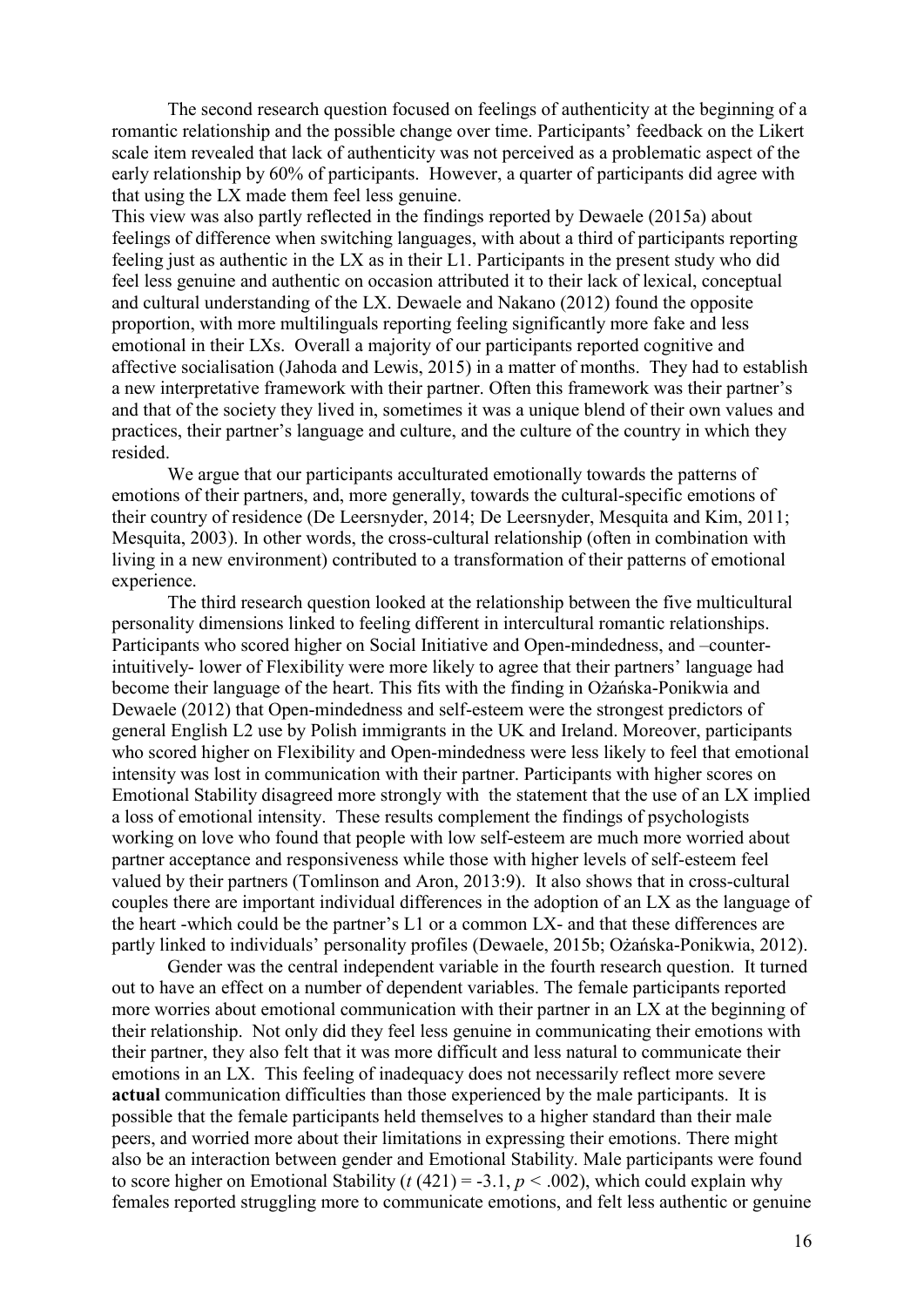in doing so. This result is consistent with previous findings associated with higher negative emotionality in females (Lippa, 2010).

Our female participants were also significantly more likely to adopt their partner's L1. It is of course impossible to know to what extent this was their own choice or the result of gentle coercion. Part of the answer lies in the fact that the female participants were significantly more multilingual than the male participants so they might have been better able to adopt the language of their partner.

The final research question focused on the use of the partner's language as the "relationship language" and its status in the country of residence. It turned out that for 60% of participants who had adopted their partner's L1, this language was also the majority language of the country where they lived. Piller (2008) suggested that language proficiency is more likely to determine the language choice than the dominant language in the country.

The present study is not without some limitations. Using a cross-sectional design did allow us to ask questions about the participants' linguistic past in multilingual relationships and how it had evolved. However, we cannot not be sure that all participants remembered with equal clarity what their linguistic practices and what feelings they harboured about their languages with their partner. A longitudinal study would be needed to detect developments in language practices or changes in feelings after certain period of time in a relationship. We are also aware that language proficiency plays a role in language preferences for emotion talk (Dewaele, 2013). Higher proficiency is typically linked with increased socialisation in the LX and increased emotionality in the LX (Dewaele, 2008, 2013). We reasoned that participants' memories about their past LX proficiency might have been less reliable than their memories about the language practices with their partner.

The final limitation relates to the nature of the sample. It contained a majority of highly educated, highly multilingual and mostly female participants, which is typical in this type of research (Wilson and Dewaele, 2010). Moreover, to be included in the study the participants needed to have a partner who spoke an LX (or used an LX with a partner) which may make them stand out from the general multilingual population for some crucial personality trait like Open-mindedness and Cultural Empathy. Also, the relatively rosy picture that emerges from the present study can be the result of the non probability sampling technique. It is likely that the online questionnaire attracted more multilinguals whose romantic relationships in an LX worked out, hence their willingness to share their experience. Those for whom LX proved to be obstacle in a relationship might have been less eager to participate in the study. Our findings are thus true for our specific sample of 429 participants but it is impossible to generalise these findings to the general population. This caveat is common in research using questionnaires (Ness Evans and Rooney, 2013:132). Further research could focus on the question whether people might resist starting a relationship in an LX, anticipating the potential linguistic and cultural difficulties and deciding not to risk it.

## **7. Conclusion**

This study has explored the perceptions of multilinguals reflecting on emotional communication in LXs in romantic relationships. While some participants identified themselves or their partner with the character of Christian in *Cyrano de Bergerac*, complaining about the limitations that the LX imposed on their emotional communication, of feeling like actors on stage having forgotten their lines and struggling to get through to each other, most were able to overcome this obstacle in a matter of months.

The quantitative data showed that participants' opinions on the difficulty to express emotions in the LX at the start of the relationship were divided. Half of the participants agreed that they had experienced some difficulty in expressing their emotions but a third of participants claimed that the LX had not constrained their expression of emotion. A majority did not feel less genuine or less authentic in communicating their emotions in an LX.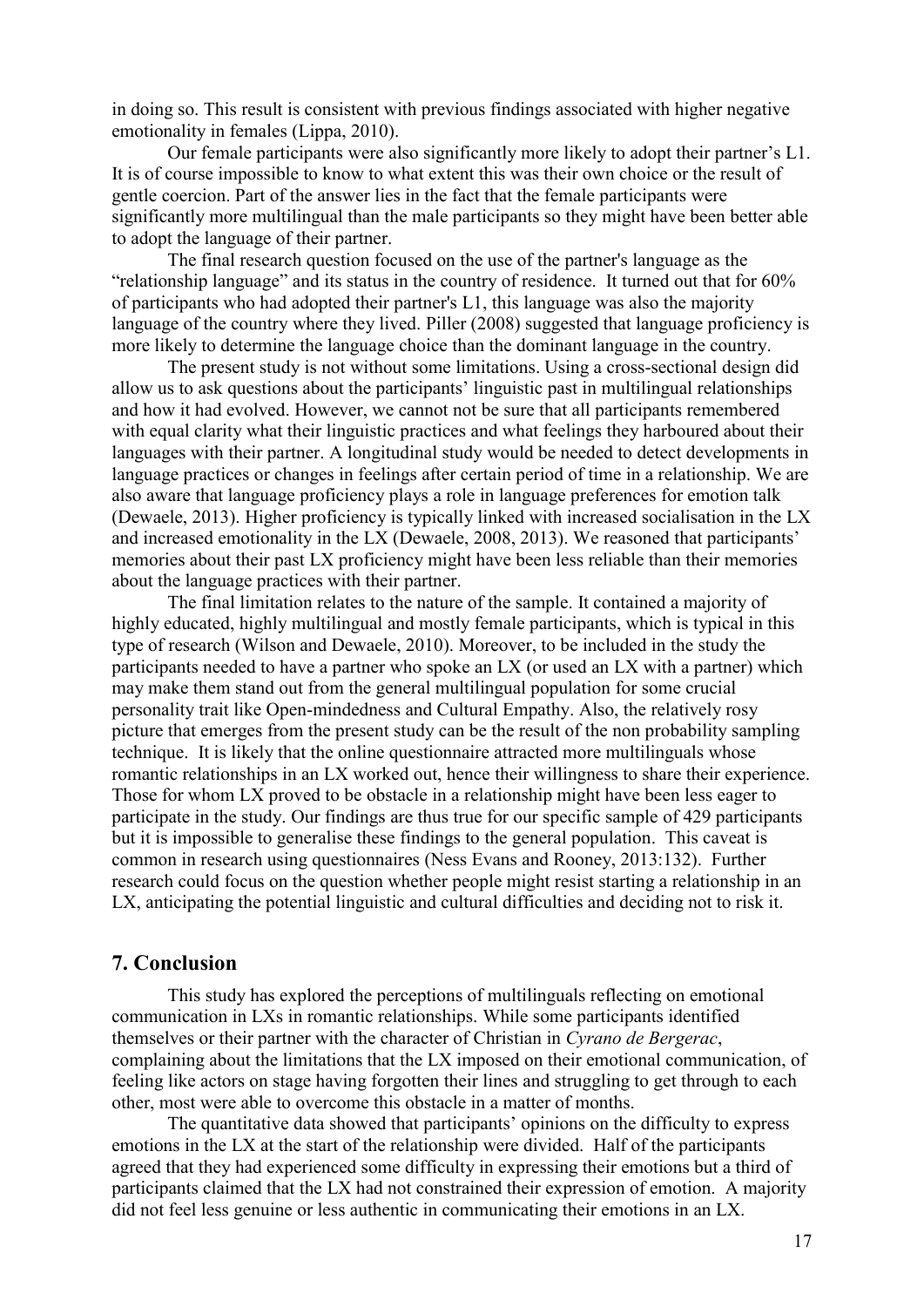Emotional communication improved with time for most participicants and the partner's language often became the language of the heart. Gender had an effect on perceptions at the start of the relationship but not later on. Female participants reported more difficulties in communicating emotions at the start of the relationship and reported feeling less authentic in the LX a that point. However, they no longer differed significantly from male participants after some time in the relationship, which suggests that they had managed to overcome the initial difficulties and that the LX had the potential of becoming their language of the heart. Our female participants were also more numerous in adopting their partner's language.

The multicultural personality traits Open-mindedness, Social Initiative and Emotional Stability were found to have a small but significant positive effect on some dependent variables.

The qualititative data uncovered similar patterns with over half of participants pointing to the conceptual and lexical restrictions they faced in expressing emotions in their LX, which led them to feeling constrained. For a quarter of participants the use of the LX had the opposite effect: liberating them and making them happy.

In sum, drawing from the experiences of our participants, love in an LX is perfectly possible but it adds some extra challenges. Love and sex (usually) allow partners with different L1s to bridge the inevitable linguistic gaps and to create their own unique multilingual and multicultural relationship.

#### **References**

- Bayley, Robert, Schecter, Sandra R., 2003. Introduction: Towards a dynamic model of language socialization. In: Bayley, R., Schecter, S. R. (Eds.), *Language Socialisation in Bilingual and Multilingual Societies.*  Clevedon: Multilingual Matters, pp. 1-6.
- Caldwell-Harris, Catherine L., 2015. Emotionality differences between a native and foreign language: implications for everyday life. *Current Directions in Psychological Science* 24, 214-219.
- Caldwell-Harris, Catherine L., Kronrod, Anne, Yang, Joyce, 2013. Do more, say less: Saying "I love you" in Chinese and American cultures. *Intercultural Pragmatics* 10, 41–69.
- Chan, Letty, Dörnyei, Zoltán, Alastair, Henry, 2015. Learner archetypes and signature dynamics in the language classroom: A retrodictive qualitative modelling approach to studying L2 motivation. In: Dörnyei, Z., MacIntyre, P., Henry, A. (Eds.), *Motivational dynamics in Language Learning* (pp. 238-259). Bristol: Multilingual Matters.
- Creswell, John W., Plano Clark, Vicki L., 2010. *Designing and conducting mixed methods research.* Thousand Oaks, CA: Sage  $(2<sup>nd</sup>$  ed.).
- De Leersnyder, Jozefien, 2014. *Emotional acculturation*. Leuven: Procopia.

De Leersnyder, Jozefien, Mesquita, Batja, Kim, Heejung S., 2011. Where do my emotions belong? A study of immigrants' emotional acculturation. *Personality and Social Psychology Bulletin* 37, 451–463.

- Dewaele, Jean-Marc, 2004. The emotional force of swearwords and taboo words in the speech of multilinguals. *Journal of Multicultural and Multilingual Development* 25, 204-222.
- Dewaele, Jean-Marc, 2008. The emotional weight of 'I love you' in multilinguals' languages. *Journal of Pragmatics* 40, 1753-1780.

Dewaele, Jean-Marc, 2010. 'Christ fucking shit merde!' Language preferences for swearing among sally proficient multilinguals. *Sociolinguistic Studies* 4, 595-614.

- Dewaele, Jean-Marc, 2011. The differences in self-reported use and perception of the L1 and L2 of maximally proficient bi- and multilinguals: A quantitative and qualitative investigation. *International Journal of the Sociology of Language* 208, 25-51.
- Dewaele, Jean-Marc, 2012. L'acquisition et l'usage de scripts dans les différentes langues de multilingues adultes In: N. Auger, C. Béal, F. Demougin (Eds.), *Interactions et interculturalité: variété des corpus et des approches*. Berlin: Peter Lang, pp. 195-222.

Dewaele, Jean-Marc, 2013. *Emotions in multiple languages*. Basingstoke: Palgrave Macmillan (2nd ed).

Dewaele, Jean-Marc, 2015a. Why do so many bi- and multilinguals feel different when switching languages? *International Journal of Multilingualism* 13, 92-105.

Dewaele, Jean-Marc, 2015b. From obscure echo to language of the heart: Multilinguals' language choices for emotional inner speech. *Journal of Pragmatics* 87, 1-17.

Dewaele, Jean-Marc, to appear. Why the dichotomy 'L1 versus LX user' is better than 'native versus non-native speaker'. *Applied Linguistics*.